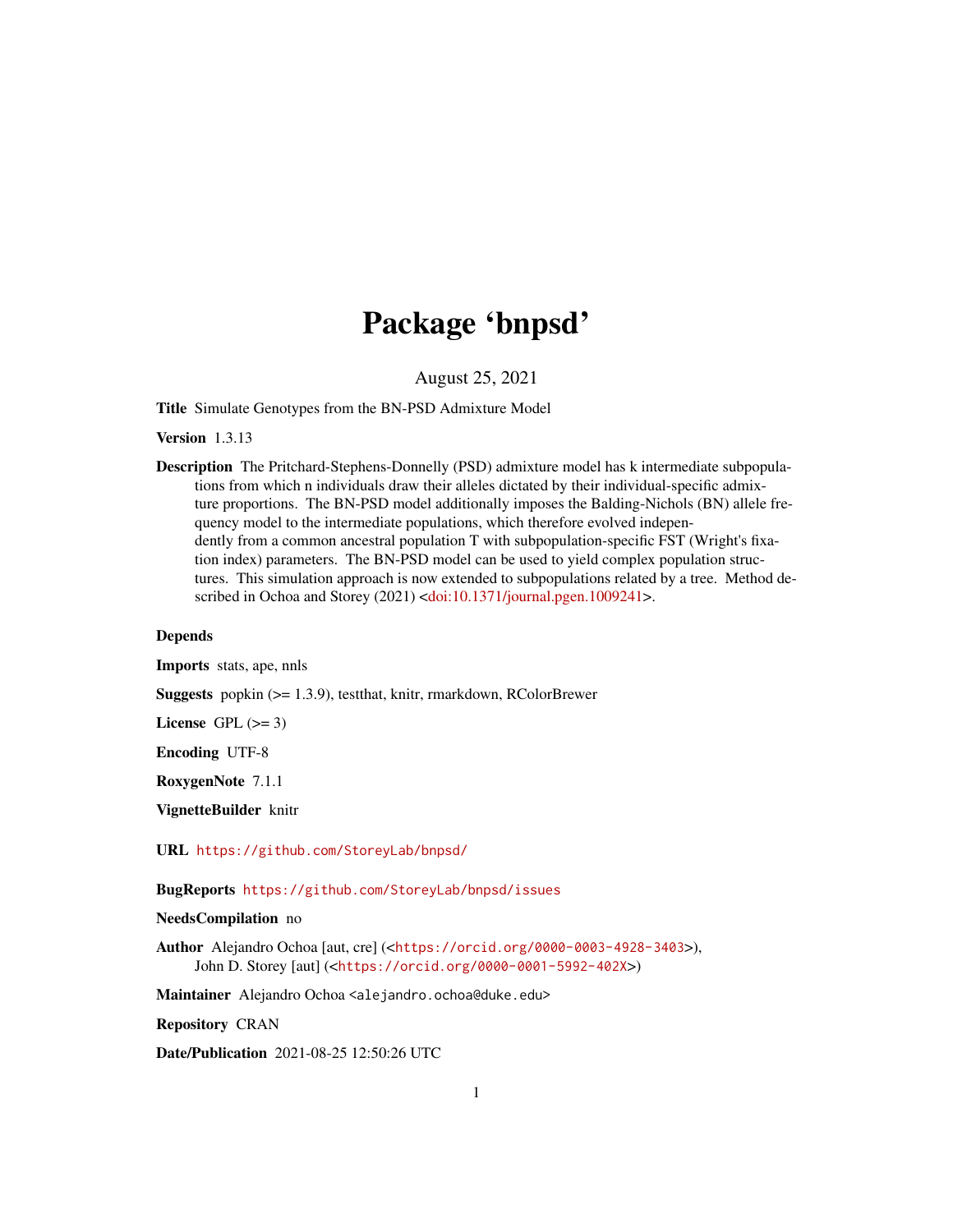# <span id="page-1-0"></span>R topics documented:

| Index |  | 35 |
|-------|--|----|

admix\_prop\_1d\_circular

*Construct admixture proportion matrix for circular 1D geography*

# Description

Assumes k\_subpops intermediate subpopulations placed along a circumference (the [0, 2  $\star$  pi] line that wraps around) with even spacing spread by random walks (see details below), then n\_ind individuals sampled equally spaced in [coord\_ind\_first,coord\_ind\_last] (default [0, 2 \* pi] with a small gap so first and last individual do not overlap) draw their admixture proportions relative to the Von Mises density that models the random walks of each of these intermediate subpopulations. The spread of the random walks is sigma = 1 / sqrt(kappa) of the Von Mises density. If sigma is missing, it can be set indirectly by providing three variables: (1) the desired bias coefficient bias\_coeff, (2) the coancestry matrix of the intermediate subpopulations coanc\_subpops (up to a scalar factor), and (3) the final fst of the admixed individuals (see details below).

# Usage

```
admix_prop_1d_circular(
 n_ind,
  k_subpops,
  signa = NA,
```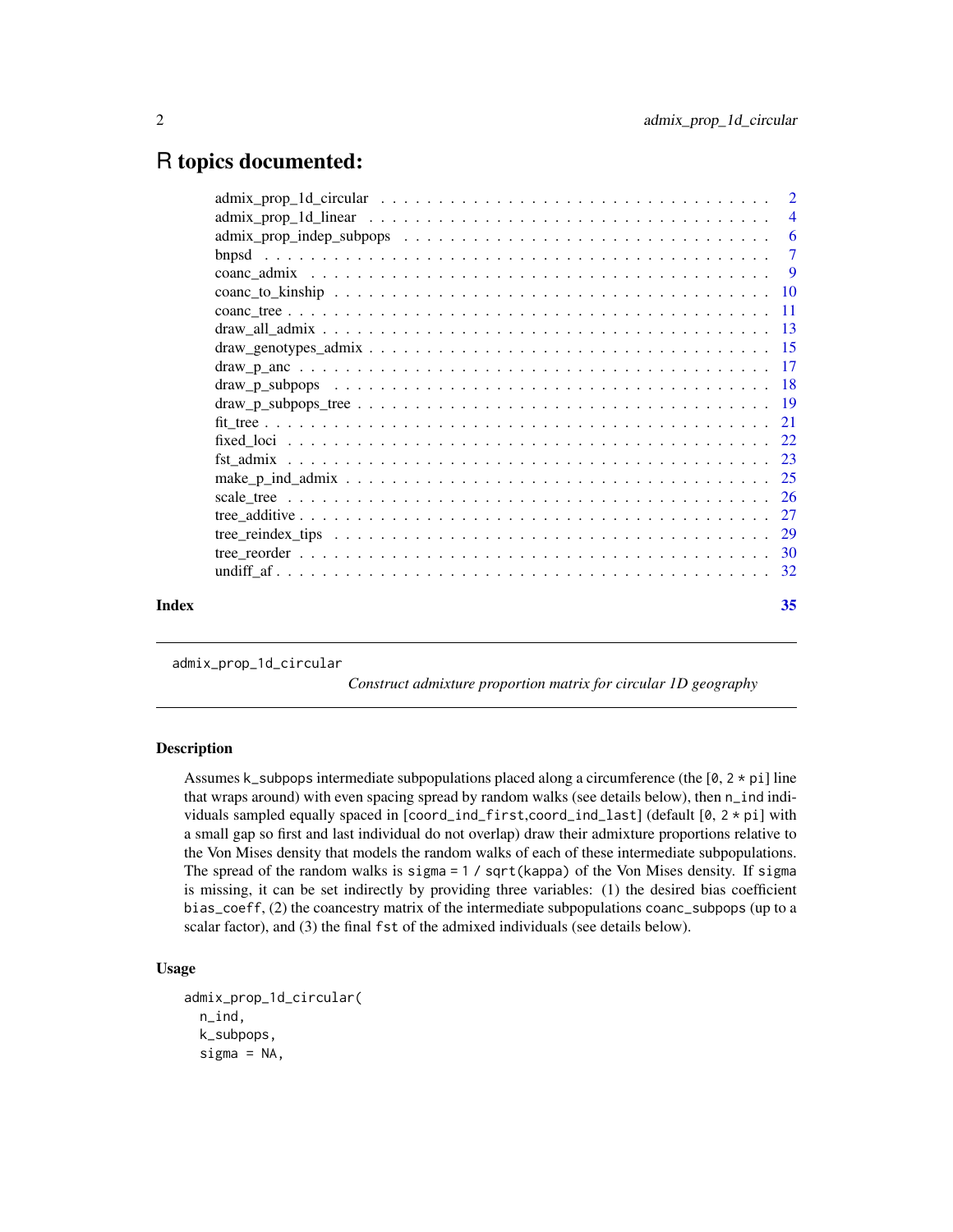```
coord_ind_first = 2 * pi/(2 * n\_ind),
coord_ind_last = 2 * pi * (1 - 1/(2 * n\_ind)),
bias\_coeff = NA,
coanc_subpops = NULL,
fst = NA
```
# Arguments

)

| n_ind           | Number of individuals                                                                                                                                                                                                                                                                                                                                                                                                                                                                                               |
|-----------------|---------------------------------------------------------------------------------------------------------------------------------------------------------------------------------------------------------------------------------------------------------------------------------------------------------------------------------------------------------------------------------------------------------------------------------------------------------------------------------------------------------------------|
| k_subpops       | Number of intermediate subpopulations                                                                                                                                                                                                                                                                                                                                                                                                                                                                               |
| sigma           | Spread of intermediate subpopulations (approximate standard deviation of Von<br>Mises densities, see above) The edge cases sigma = $\theta$ and sigma = Inf are han-<br>dled appropriately!                                                                                                                                                                                                                                                                                                                         |
| coord_ind_first |                                                                                                                                                                                                                                                                                                                                                                                                                                                                                                                     |
|                 | Location of first individual                                                                                                                                                                                                                                                                                                                                                                                                                                                                                        |
|                 | coord_ind_last Location of last individual<br>OPTIONS FOR BIAS COEFFICIENT VERSION                                                                                                                                                                                                                                                                                                                                                                                                                                  |
| bias_coeff      | If sigma is NA, this bias coefficient is required.                                                                                                                                                                                                                                                                                                                                                                                                                                                                  |
| coanc_subpops   | If sigma is NA, this intermediate subpops coancestry is required. It can be<br>provided as a k_subpops-by-k_subpops matrix, a length-k_subpops popula-<br>tion inbreeding vector (for independent subpopulations, where between-subpop<br>coancestries are zero) or scalar (if population inbreeding values are all equal and<br>coancestries are zero). This coanc_subpops can be in the wrong scale (it can-<br>cels out in calculations), which is returned corrected, to result in the desired fst<br>$(new)$ . |
| fst             | If sigma is NA, this FST of the admixed individuals is required.                                                                                                                                                                                                                                                                                                                                                                                                                                                    |

## Details

Assuming the full range of  $[0, 2 \times \text{pi}]$  is considered, and the first and last individuals do not overlap, the gap between individuals is delta =  $2 \times pi$  / n. To not have any individuals on the edge, we place the first individual at delta / 2 and the last at  $2 \times pi$  -delta / 2. The location of subpopulation j is delta / 2 + ( j -1/2 ) /  $k \times (2 \times pi$  -delta), chosen to agree with the default correspondence between individuals and subpopulations of the linear 1D geography admixture scenario ([admix\\_prop\\_1d\\_linear\(\)](#page-3-1)).

If sigma is NA, its value is determined from the desired bias\_coeff, coanc\_subpops up to a scalar factor, and fst. Uniform weights for the final generalized FST are assumed. The scale of coanc\_subpops is irrelevant because it cancels out in bias\_coeff; after sigma is found, coanc\_subpops is rescaled to give the desired final FST. However, the function stops if any rescaled coanc\_subpops values are greater than 1, which are not allowed since they are IBD probabilities.

#### Value

If sigma was provided, returns the n\_ind-by-k\_subpops admixture proportion matrix (admix\_proportions). If sigma is missing, returns a named list containing: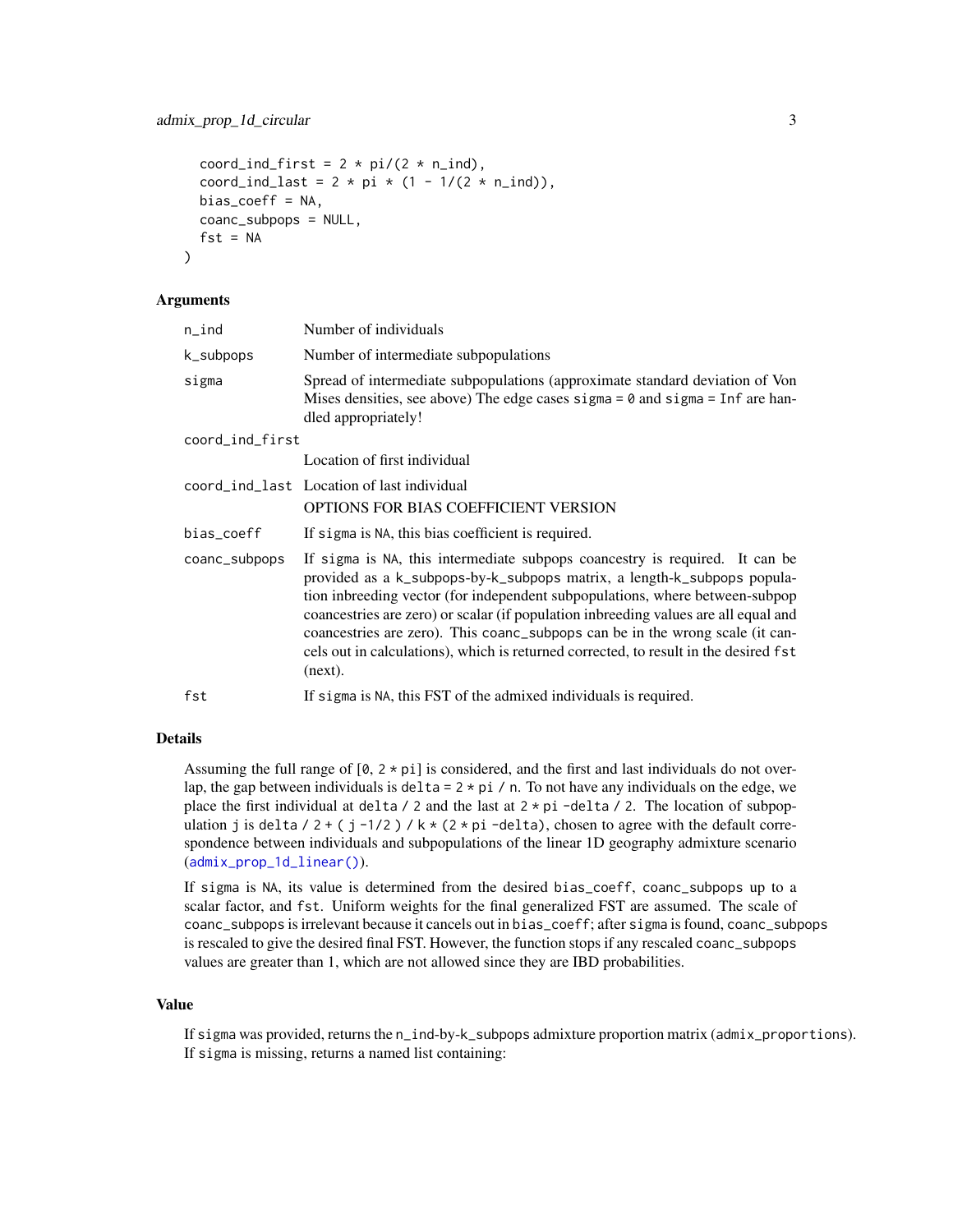- <span id="page-3-0"></span>• admix\_proportions: the n\_ind-by-k\_subpops admixture proportion matrix. If coanc\_subpops had names, they are copied to the columns of this matrix.
- coanc\_subpops: the input coanc\_subpops rescaled.
- sigma: the fit value of the spread of intermediate subpopulations
- coanc\_factor: multiplicative factor used to rescale coanc\_subpops

#### Examples

```
# admixture matrix for 1000 individuals drawing alleles from 10 subpops
# simple version: spread of about 2 standard deviations along the circular 1D geography
# (just set sigma)
admix_proportions <- admix_prop_1d_circular(n_ind = 1000, k_subpops = 10, sigma = 2)
# advanced version: a similar model but with a bias coefficient of exactly 1/2
# (must provide bias_coeff, coanc_subpops, and fst in lieu of sigma)
k_subpops <- 10
# FST vector for intermediate independent subpops, up to a factor (will be rescaled below)
coanc_subpops <- 1 : k_subpops
obj <- admix_prop_1d_circular(
   n ind = 1000.
   k_subpops = k_subpops,
   bias_coeff = 0.5,
   coanc_subpops = coanc_subpops,
    fst = 0.1 # desired final FST of admixed individuals
)
# in this case return value is a named list with three items:
admix_proportions <- obj$admix_proportions
# rescaled coancestry data (matrix or vector) for intermediate subpops
coanc_subpops <- obj$coanc_subpops
# and the sigma that gives the desired bias_coeff and final FST
sigma <- obj$sigma
```
<span id="page-3-1"></span>admix\_prop\_1d\_linear *Construct admixture proportion matrix for 1D geography*

#### **Description**

Assumes k\_subpops intermediate subpopulations placed along a line at locations 1 : k\_subpops spread by random walks, then n\_ind individuals equally spaced in [coord\_ind\_first,coord\_ind\_last] draw their admixture proportions relative to the Normal density that models the random walks of each of these intermediate subpopulations. The spread of the random walks (the standard deviation of the Normal densities) is sigma. If sigma is missing, it can be set indirectly by providing three variables: (1) the desired bias coefficient bias\_coeff, (2) the coancestry matrix of the intermediate subpopulations coanc\_subpops (up to a scalar factor), and (3) the final fst of the admixed individuals (see details below).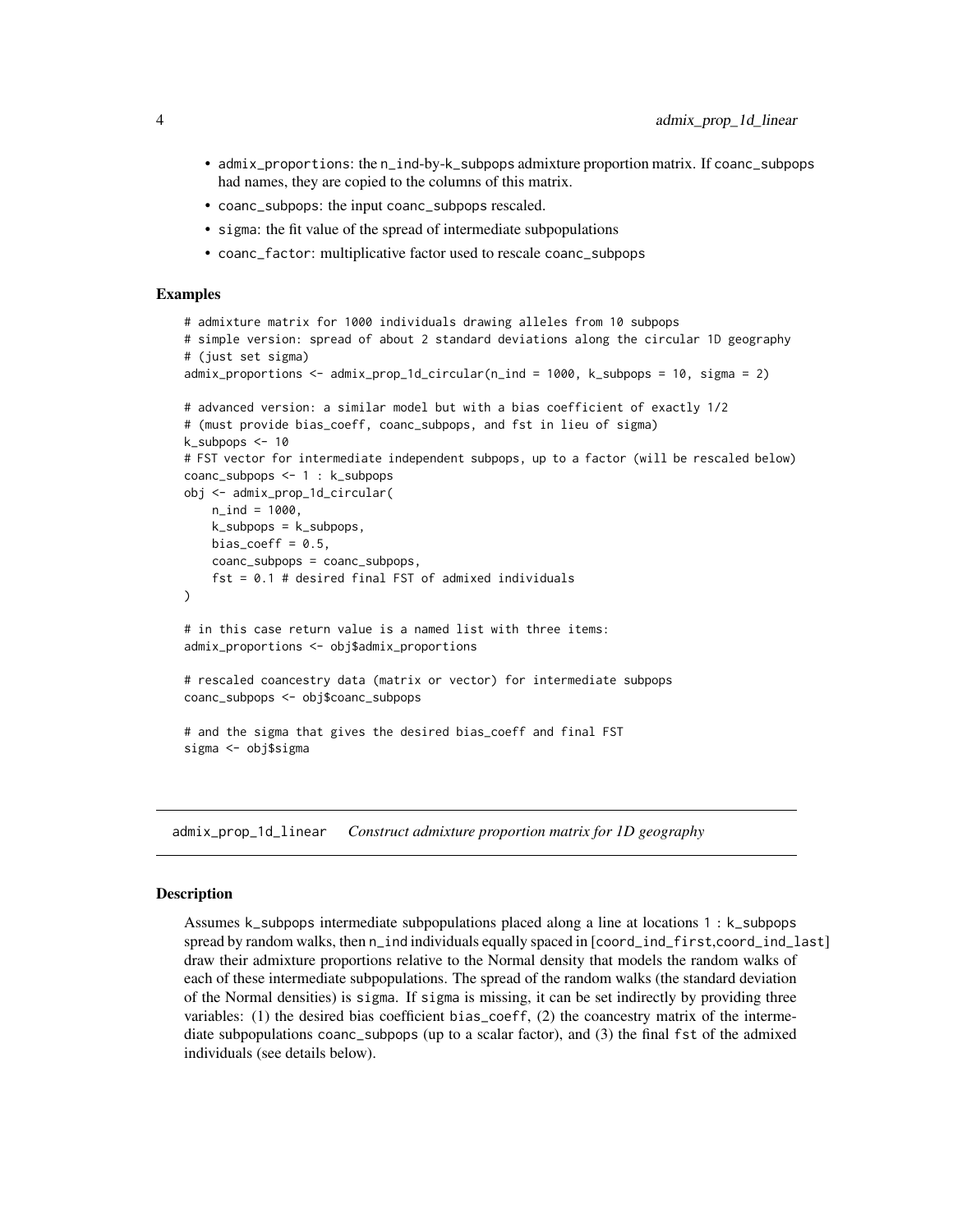# Usage

```
admix_prop_1d_linear(
 n_ind,
 k_subpops,
  sigma = NA,
  coord\_ind\_first = 0.5,
  coord\_ind\_last = k\_subpops + 0.5,
 bias_coeff = NA,
  coanc_subpops = NULL,
  fst = NA)
```
# Arguments

| n_ind           | Number of individuals.                                                                                                                                                                                                                                                                                                                                                                                                                                                                                              |
|-----------------|---------------------------------------------------------------------------------------------------------------------------------------------------------------------------------------------------------------------------------------------------------------------------------------------------------------------------------------------------------------------------------------------------------------------------------------------------------------------------------------------------------------------|
| k_subpops       | Number of intermediate subpopulations.                                                                                                                                                                                                                                                                                                                                                                                                                                                                              |
| sigma           | Spread of intermediate subpopulations (standard deviation of normal densities).<br>The edge cases sigma = $\theta$ and sigma = Inf are handled appropriately!                                                                                                                                                                                                                                                                                                                                                       |
| coord_ind_first |                                                                                                                                                                                                                                                                                                                                                                                                                                                                                                                     |
|                 | Location of first individual (default $0.5$ ).                                                                                                                                                                                                                                                                                                                                                                                                                                                                      |
|                 | coord_ind_last Location of last individual (default $k$ _subpops + 0.5).<br>OPTIONS FOR BIAS COEFFICIENT VERSION                                                                                                                                                                                                                                                                                                                                                                                                    |
| bias_coeff      | If sigma is NA, this bias coefficient is required.                                                                                                                                                                                                                                                                                                                                                                                                                                                                  |
| coanc_subpops   | If sigma is NA, this intermediate subpops coancestry is required. It can be<br>provided as a k_subpops-by-k_subpops matrix, a length-k_subpops popula-<br>tion inbreeding vector (for independent subpopulations, where between-subpop<br>coancestries are zero) or scalar (if population inbreeding values are all equal and<br>coancestries are zero). This coanc_subpops can be in the wrong scale (it can-<br>cels out in calculations), which is returned corrected, to result in the desired fst<br>$(new)$ . |
| fst             | If sigma is NA, this FST of the admixed individuals is required.                                                                                                                                                                                                                                                                                                                                                                                                                                                    |

#### Details

If sigma is NA, its value is determined from the desired bias\_coeff, coanc\_subpops up to a scalar factor, and fst. Uniform weights for the final generalized FST are assumed. The scale of coanc\_subpops is irrelevant because it cancels out in bias\_coeff; after sigma is found, coanc\_subpops is rescaled to give the desired final FST. However, the function stops if any rescaled coanc\_subpops values are greater than 1, which are not allowed since they are IBD probabilities.

# Value

If sigma was provided, returns the n\_ind-by-k\_subpops admixture proportion matrix (admix\_proportions). If sigma is missing, returns a named list containing:

• admix\_proportions: the n\_ind-by-k\_subpops admixture proportion matrix. If coanc\_subpops had names, they are copied to the columns of this matrix.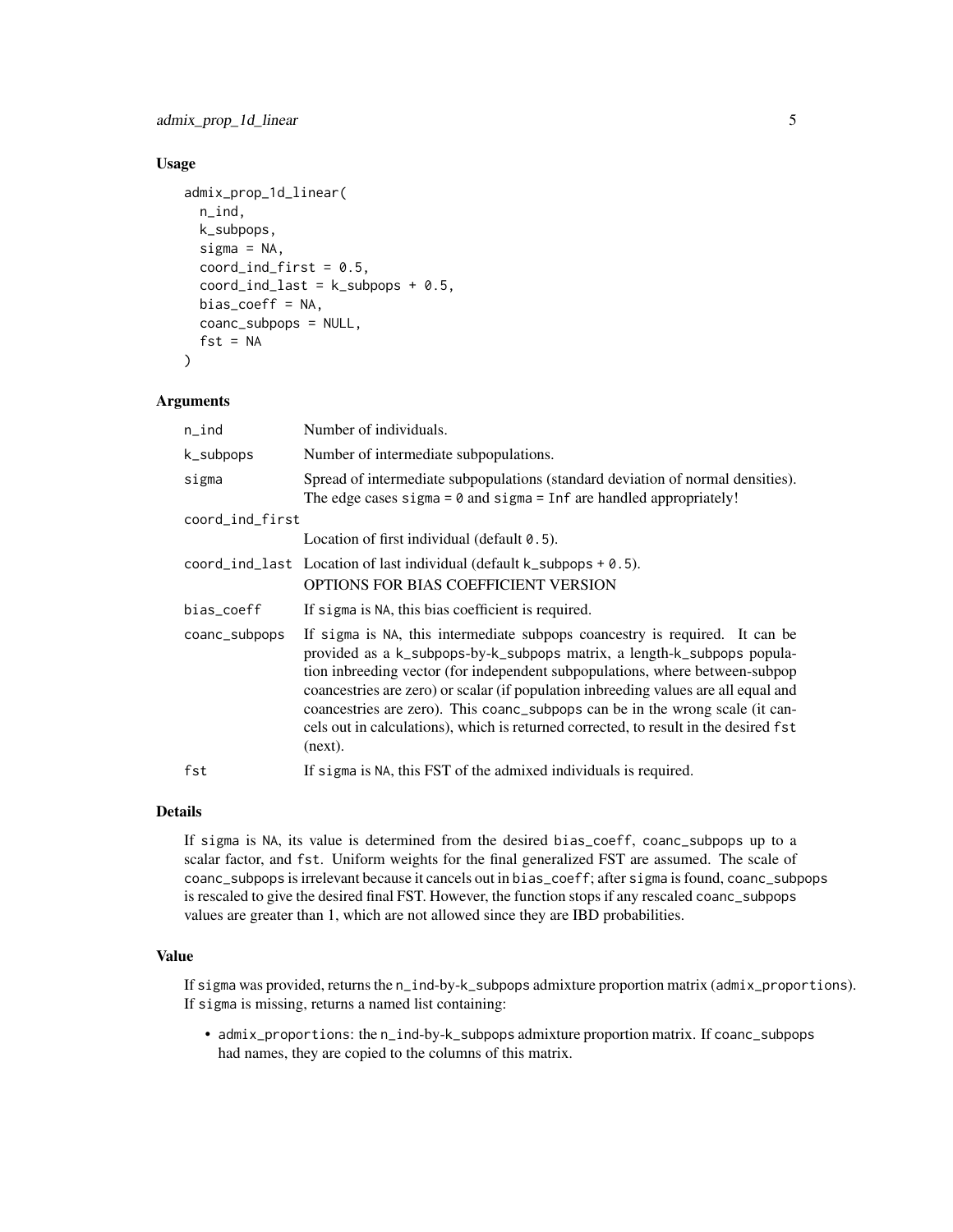- coanc\_subpops: the input coanc\_subpops rescaled.
- sigma: the fit value of the spread of intermediate subpopulations
- coanc\_factor: multiplicative factor used to rescale coanc\_subpops

# Examples

```
# admixture matrix for 1000 individuals drawing alleles from 10 subpops
# simple version: spread of 2 standard deviations along the 1D geography
# (just set sigma)
admix_proportions <- admix_prop_1d_linear(n_ind = 1000, k_subpops = 10, sigma = 2)
# as sigma approaches zero, admix_proportions approaches the independent subpopulations matrix
admix\_prop_1d_1inear(n_1nd = 10, k_subpop = 2, sigma = 0)# advanced version: a similar model but with a bias coefficient of exactly 1/2
# (must provide bias_coeff, coanc_subpops, and fst in lieu of sigma)
k_subpops <- 10
# FST vector for intermediate independent subpops, up to a factor (will be rescaled below)
coanc_subpops <- 1 : k_subpops
obj <- admix_prop_1d_linear(
   n_ind = 1000,
   k_subpops = k_subpops,
   bias_coeff = 0.5,
   coanc_subpops = coanc_subpops,
    fst = 0.1 # desired final FST of admixed individuals
)
# in this case return value is a named list with three items:
# admixture proportions
admix_proportions <- obj$admix_proportions
# rescaled coancestry data (matrix or vector) for intermediate subpops
coanc_subpops <- obj$coanc_subpops
# and the sigma that gives the desired bias_coeff and final FST
sigma <- obj$sigma
```
admix\_prop\_indep\_subpops

*Construct admixture proportion matrix for independent subpopulations*

#### Description

This function constructs an admixture proportion matrix where every individuals is actually unadmixed (draws its full ancestry from a single intermediate subpopulation). The inputs are the vector of subpopulation labels labs for every individual (length n), and the length-k vector of unique subpopulations subpops in the desired order. If subpops is missing, the sorted unique subpopulations observed in labs is used. This function returns the admixture proportion matrix, for each individual 1 for the column corresponding to its subpopulation, 0 otherwise.

<span id="page-5-0"></span>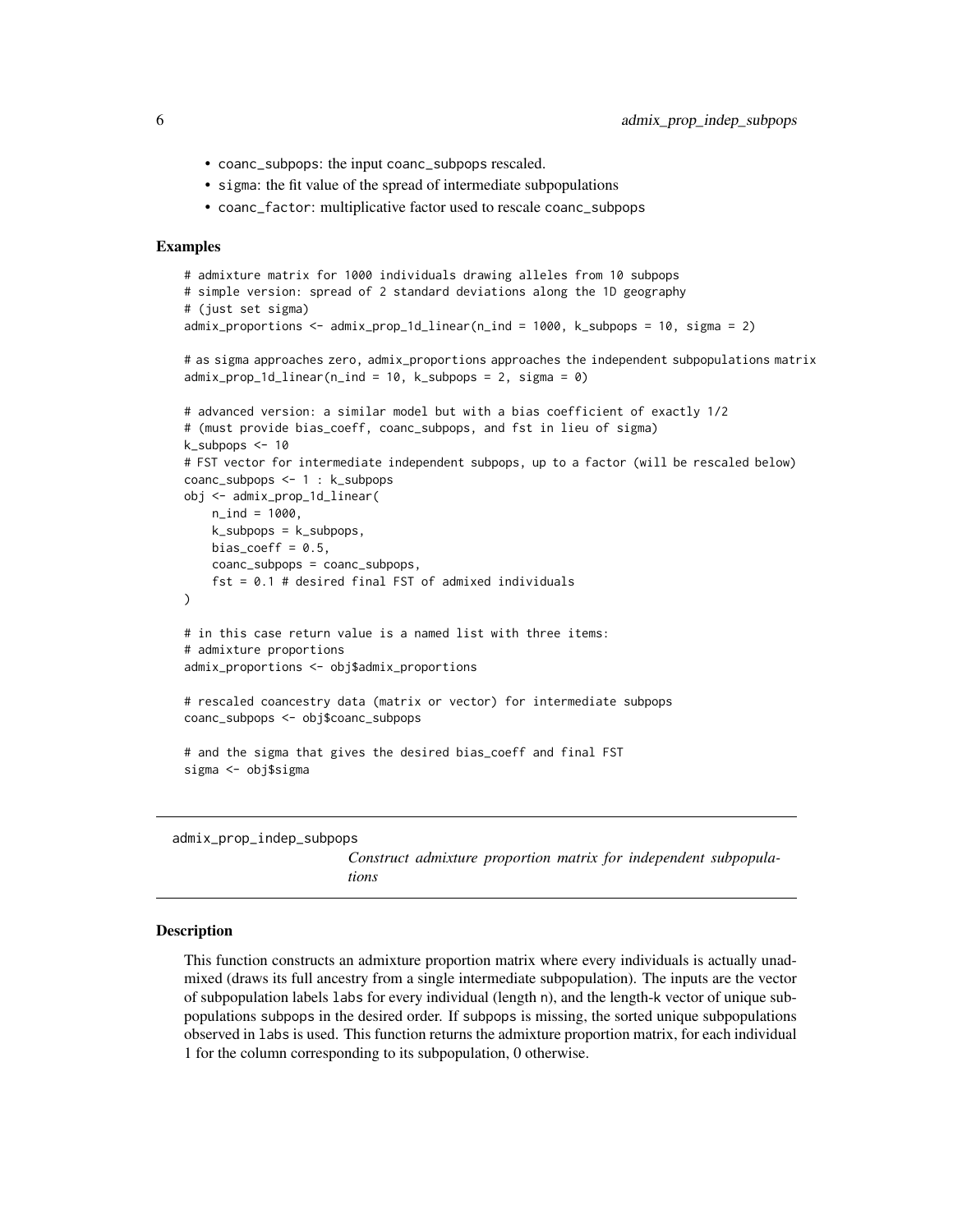#### <span id="page-6-0"></span>bnpsd 7

# Usage

```
admix\_prop\_indep\_subpops(labs, subpops = sort(unique(labs)))
```
#### Arguments

| labs    | Length-n vector of subpopulation labels                                          |
|---------|----------------------------------------------------------------------------------|
| subpops | Optional length-k vector of unique subpopulations in desired order. Stops if     |
|         | subpops does not contain all unique labels in labs (no error if subpops contains |
|         | additional labels).                                                              |

# Value

The n-by-k admixture proportion matrix. The unique subpopulation labels are given in the column names.

# Examples

```
# vector of subpopulation memberships
labs <- c(1, 1, 1, 2, 2, 3, 1)
# admixture matrix with subpopulations (along columns) sorted
admix_proportions <- admix_prop_indep_subpops(labs)
# declare subpopulations in custom order
```

```
subpops \leq -c(3, 1, 2)# columns will be reordered to match subpops as provided
admix_proportions <- admix_prop_indep_subpops(labs, subpops)
# declare subpopulations with unobserved labels
```

```
subpops \leq -1:5# note columns 4 and 5 will be false for all individuals
admix_proportions <- admix_prop_indep_subpops(labs, subpops)
```
bnpsd *A package for modeling and simulating an admixed population*

#### Description

The underlying model is called the BN-PSD admixture model, which combines the Balding-Nichols (BN) allele frequency model for the intermediate subpopulations with the Pritchard-Stephens-Donnelly (PSD) model of individual-specific admixture proportions. The BN-PSD model enables the simulation of complex population structures, ideal for illustrating challenges in kinship coefficient and FST estimation. Simulated loci are drawn independently (in linkage equilibrium).

# Author(s)

Maintainer: Alejandro Ochoa <alejandro.ochoa@duke.edu> [\(ORCID\)](https://orcid.org/0000-0003-4928-3403)

Authors:

• John D. Storey <jstorey@princeton.edu> [\(ORCID\)](https://orcid.org/0000-0001-5992-402X)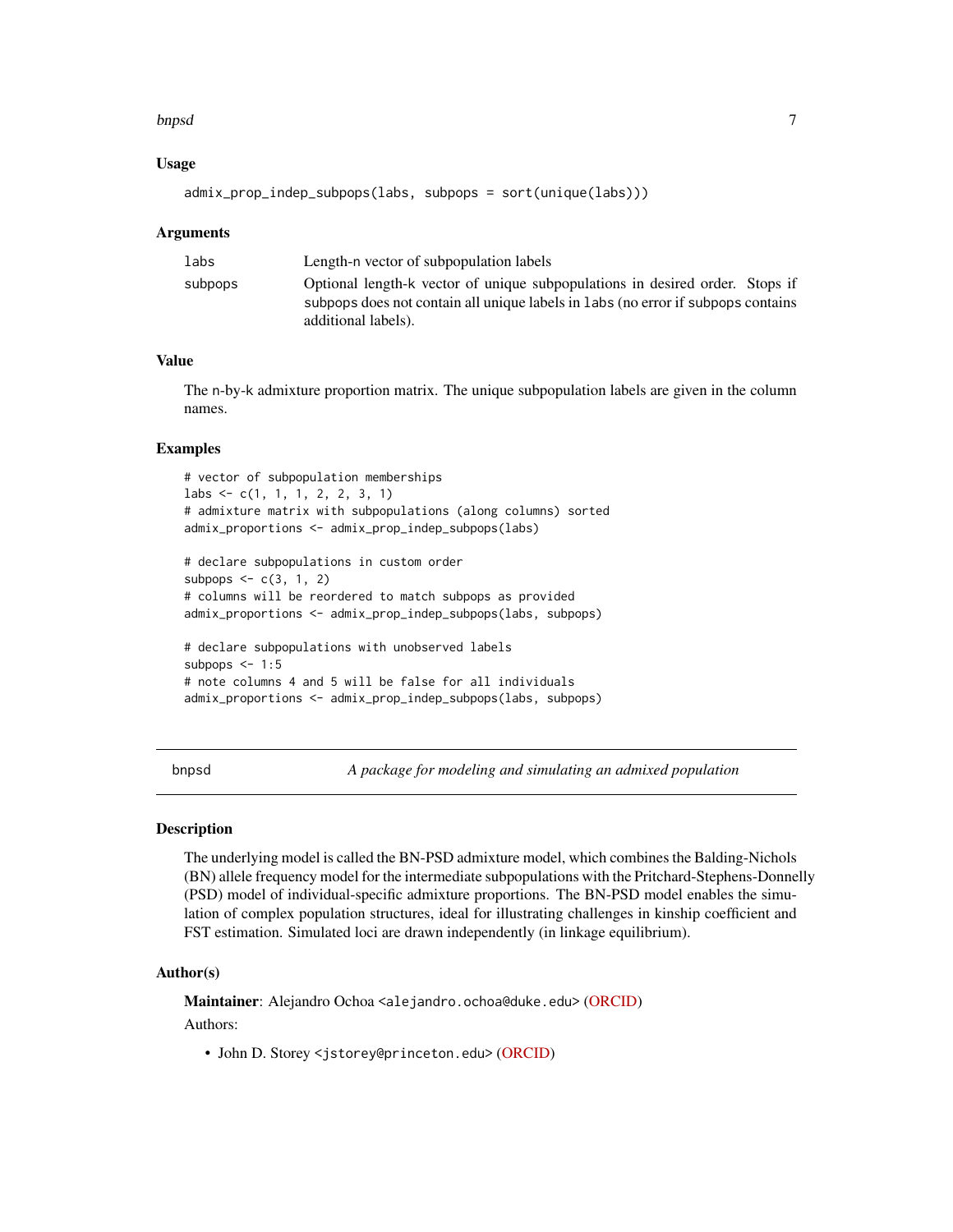8 bnpsd and the state of the state of the state of the state of the state of the state of the state of the state of the state of the state of the state of the state of the state of the state of the state of the state of th

# See Also

Useful links:

- <https://github.com/StoreyLab/bnpsd/>
- Report bugs at <https://github.com/StoreyLab/bnpsd/issues>

```
# dimensions of data/model
# number of loci
m loci < -10# number of individuals
n\_ind < -5# number of intermediate subpops
k_subpops <- 2
# define population structure
# FST values for k = 2 subpopulations
inbr\_subpops \leq c( 0.1, 0.3 )# admixture proportions from 1D geography
admix_proportions \leq admix_prop_1d_linear( n_ind, k_subpops, sigma = 1)
# also available:
# - admix_prop_1d_circular
# - admix_prop_indep_subpops
# get pop structure parameters of the admixed individuals
# the coancestry matrix
coancestry <- coanc_admix( admix_proportions, inbr_subpops )
# FST of admixed individuals
Fst <- fst_admix( admix_proportions, inbr_subpops )
# draw all random allele freqs and genotypes
out <- draw_all_admix( admix_proportions, inbr_subpops, m_loci )
# genotypes
X <- out$X
# ancestral allele frequencies (AFs)
p_anc <- out$p_anc
# OR... draw each vector or matrix separately
# provided for additional flexibility
# ancestral AFs
p_anc <- draw_p_anc( m_loci )
# independent subpops (intermediate) AFs
p_subpops <- draw_p_subpops( p_anc, inbr_subpops )
# individual-specific AFs
p_ind <- make_p_ind_admix( p_subpops, admix_proportions )
# genotypes
X <- draw_genotypes_admix( p_ind )
### Examples with a tree for intermediate subpopulations
# tree allows for correlated subpopulations
```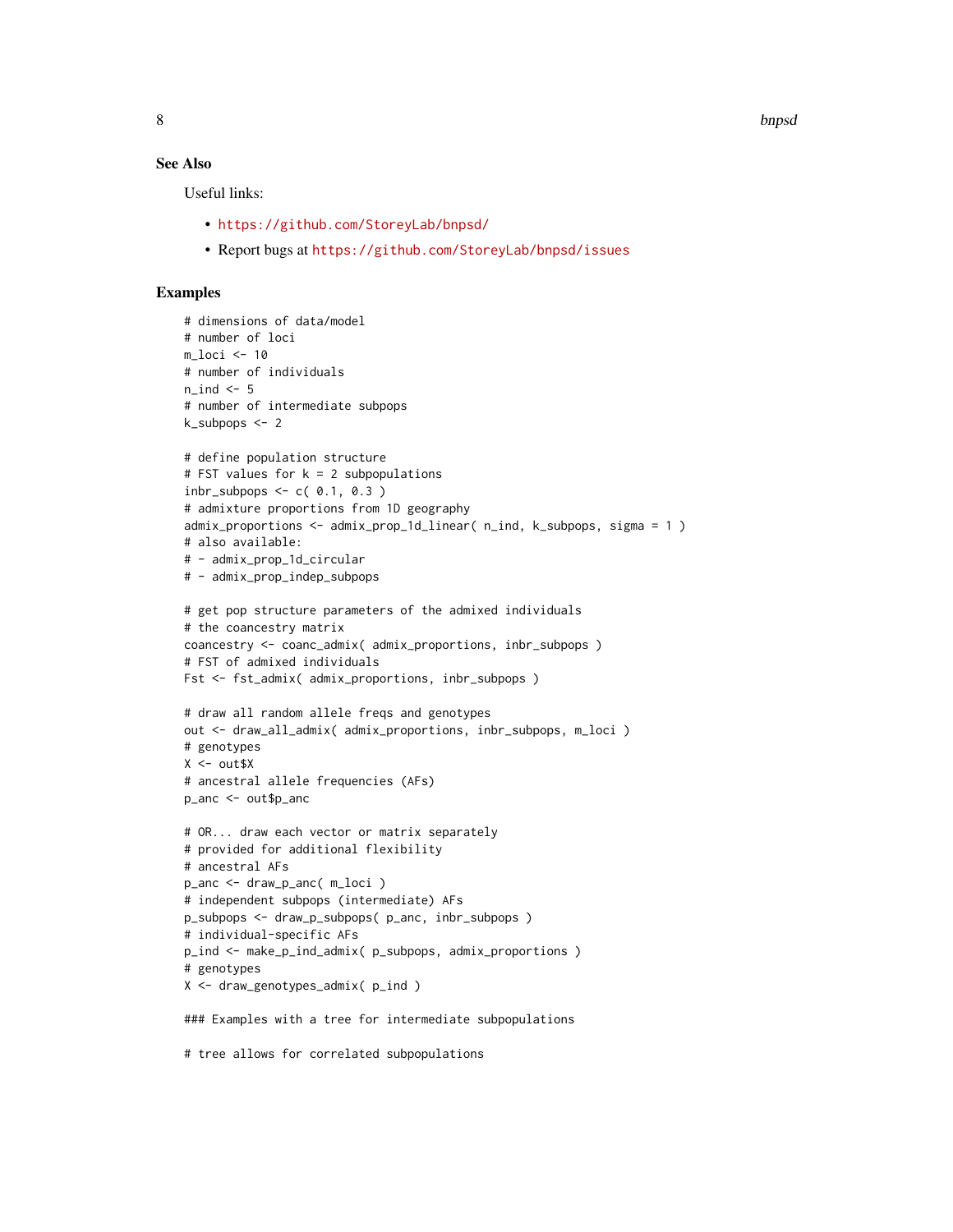# <span id="page-8-0"></span>coanc\_admix 9

```
# (prev examples had independent subpopulations)
# best to start by specifying tree in Newick string format
tree_str <- '(S1:0.1,(S2:0.1,S3:0.1)N1:0.1)T;'
# and turn it into `phylo` object using the `ape` package
library(ape)
tree_subpops <- read.tree( text = tree_str )
# true coancestry matrix corresponding to this tree
coanc_subpops <- coanc_tree( tree_subpops )
# admixture proportions from 1D geography
# (constructed again but for k=3 tree)
k_subpops <- nrow( coanc_subpops )
admix_proportions <- admix_prop_1d_linear( n_ind, k_subpops, sigma = 0.5 )
# get pop structure parameters of the admixed individuals
# the coancestry matrix
coancestry <- coanc_admix( admix_proportions, coanc_subpops )
# FST of admixed individuals
Fst <- fst_admix( admix_proportions, coanc_subpops )
# draw all random allele freqs and genotypes, tree version
out <- draw_all_admix( admix_proportions, tree_subpops = tree_subpops, m_loci = m_loci )
# genotypes
X < - out $X
# ancestral allele frequencies (AFs)
p_anc <- out$p_anc
# OR... draw tree subpops (intermediate) AFs separately
p_subpops_tree <- draw_p_subpops_tree( p_anc, tree_subpops )
```
<span id="page-8-1"></span>coanc\_admix *Construct the coancestry matrix of an admixture model*

#### **Description**

The n-by-n coancestry matrix Theta of admixed individuals is determined by the n-by-k admixture proportion matrix Q and the k-by-k intermediate subpopulation coancestry matrix Psi, given by Theta =  $Q$ %\*% Psi %\*% t(Q). In the more restricted BN-PSD model, Psi is a diagonal matrix (with FST values for the intermediate subpopulations along the diagonal, zero values off-diagonal).

# Usage

coanc\_admix(admix\_proportions, coanc\_subpops)

### Arguments

admix\_proportions

The n-by-k admixture proportion matrix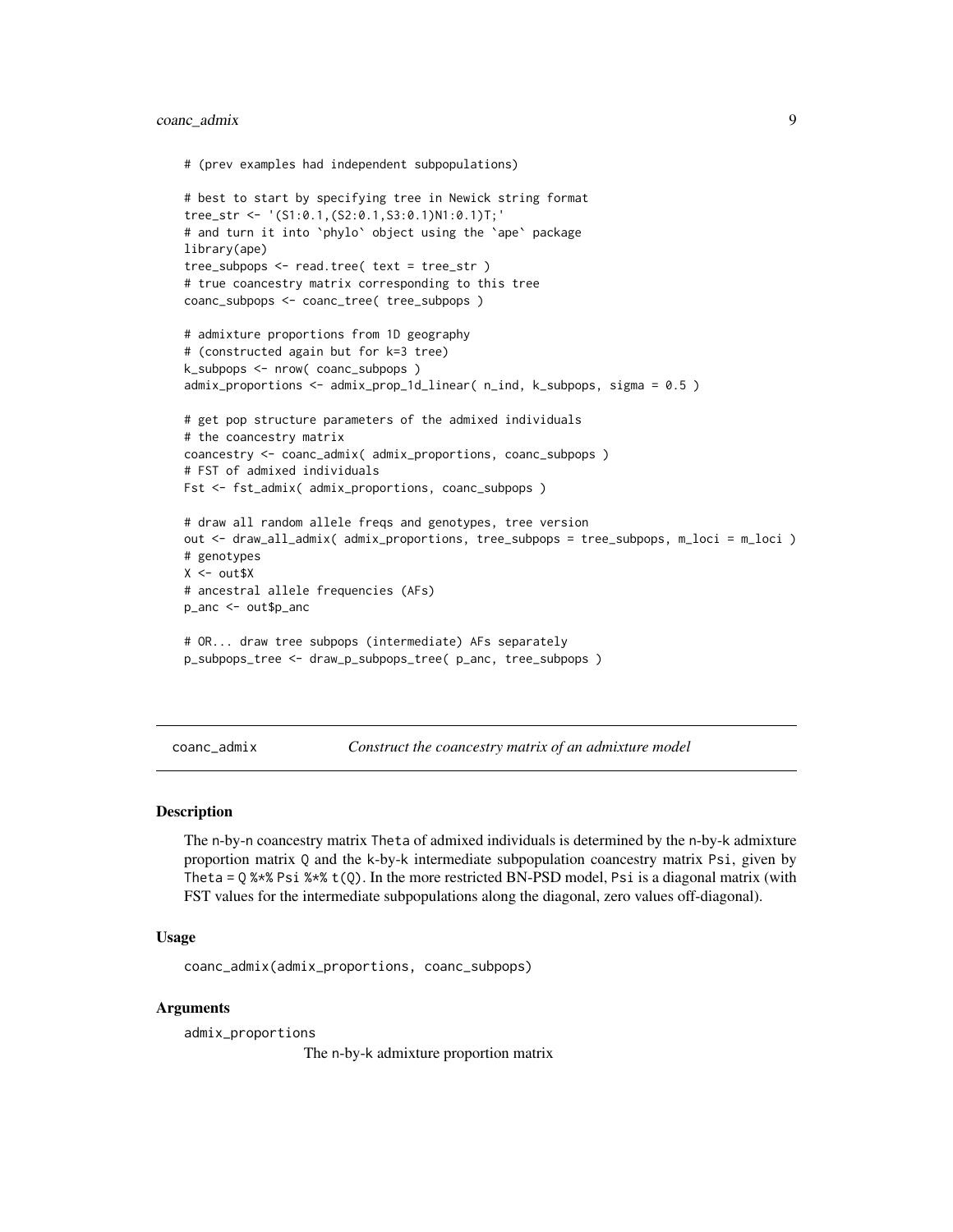<span id="page-9-0"></span>coanc\_subpops The intermediate subpopulation coancestry, given either as a k-by-k matrix (for the complete admixture model), or the length-k vector of intermediate subpopulation FST values (for the BN-PSD model; implies zero coancestry between subpopulations), or a scalar FST value shared by all intermediate subpopulations (also implies zero coancestry between subpopulations).

# Details

As a precaution, function stops if both inputs have names and the column names of admix\_proportions and the names in coanc\_subpops disagree, which might be because these two matrices are not aligned or there is some other inconsistency.

#### Value

The n-by-n coancestry matrix.

#### Examples

```
# a trivial case: unadmixed individuals from independent subpopulations
# number of individuals and subpops
n\_ind < -5# unadmixed individuals
admix_proportions <- diag(rep.int(1, n_ind))
# equal Fst for all subpops
coanc_subpops <- 0.2
# diagonal coancestry matryx
coancestry <- coanc_admix(admix_proportions, coanc_subpops)
# a more complicated admixture model
# number of individuals
n<sub>n</sub>ind <-5# number of intermediate subpops
k_subpops <- 2
# non-trivial admixture proportions
admix_proportions <- admix_prop_1d_linear(n_ind, k_subpops, sigma = 1)
# different Fst for each of the k_subpops
coanc_subpops \leq c(0.1, 0.3)# non-trivial coancestry matrix
coancestry <- coanc_admix(admix_proportions, coanc_subpops)
```
coanc\_to\_kinship *Transform coancestry matrix to kinship matrix*

#### Description

If Theta is the coancestry matrix and Phi is the kinship matrix (both are n-by-n symmetric), then these matrices agree off-diagonal, but the diagonal gets transformed as diag( $Phi$ ) = ( $1 + diag($ Theta  $)$   $)$   $/$  2.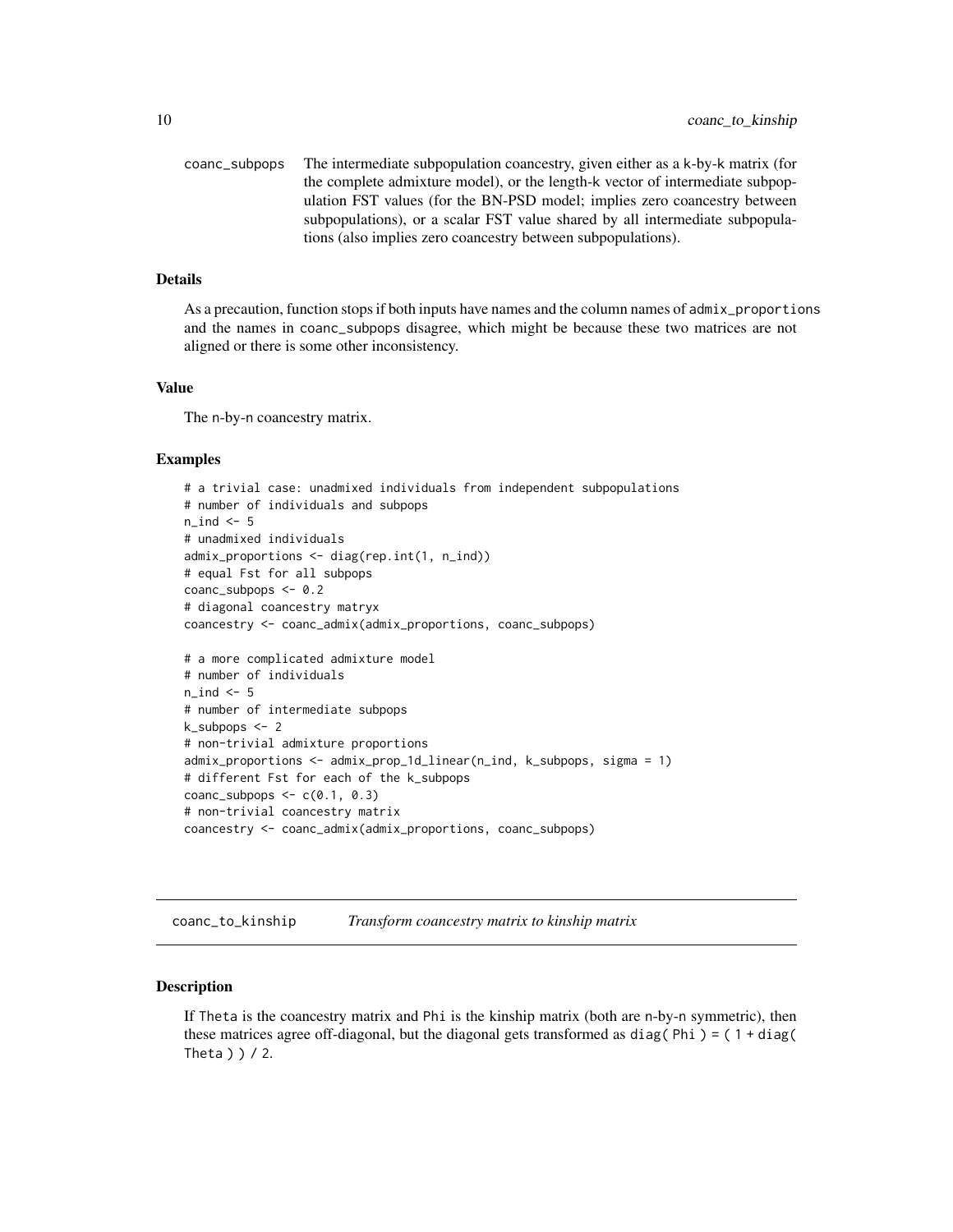<span id="page-10-0"></span>coanc\_tree 11

#### Usage

```
coanc_to_kinship(coancestry)
```
#### Arguments

coancestry The n-by-n coancestry matrix

# Value

The n-by-n kinship matrix, preserving column and row names.

# See Also

The inverse function is given by [popkin::inbr\\_diag\(\)](#page-0-0).

# Examples

```
# a trivial case: unadmixed individuals from independent subpopulations
# number of individuals/subpops
n\_ind < -5# unadmixed individuals
admix_proportions <- diag(rep.int(1, n_ind))
# equal Fst for all subpops
inbr\_subpops < -0.2# diagonal coancestry matryx
coancestry <- coanc_admix(admix_proportions, inbr_subpops)
kinship <- coanc_to_kinship(coancestry)
# a more complicated admixture model
# number of individuals
n<sub>ind</sub> <-5# number of intermediate subpops
k_subpops <- 2
# non-trivial admixture proportions
admix_proportions <- admix_prop_1d_linear(n_ind, k_subpops, sigma = 1)
# different Fst for each of the k subpops
inbr\_subpops \leq c(0.1, 0.3)# non-trivial coancestry matrix
coancestry <- coanc_admix(admix_proportions, inbr_subpops)
kinship <- coanc_to_kinship( coancestry )
```
<span id="page-10-1"></span>coanc\_tree *Calculate coancestry matrix corresponding to a tree*

#### Description

This function calculates the coancestry matrix of the subpopulations which are tip nodes in the input tree. The edges of this tree are coancestry values relative to the parent node of each child node.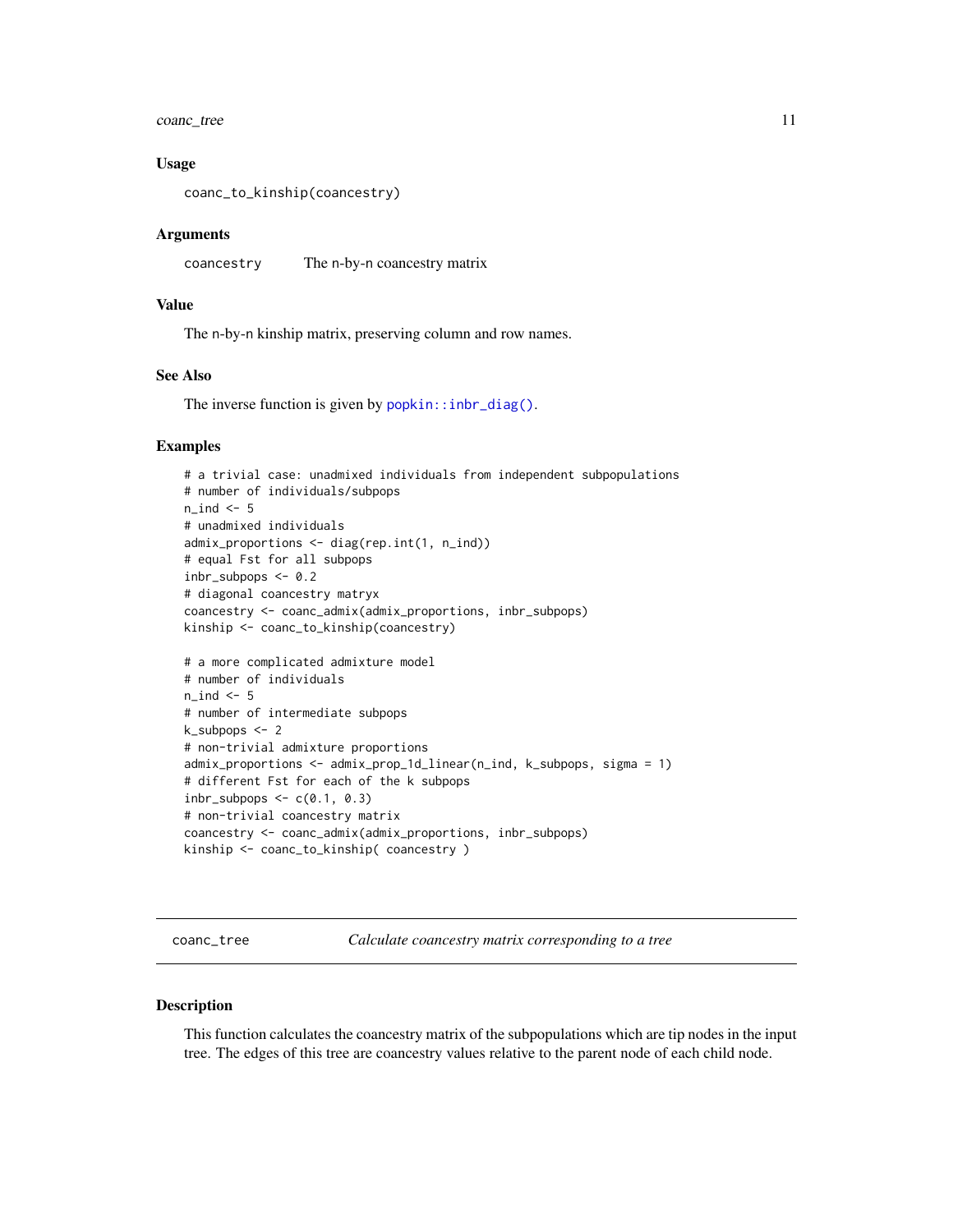#### <span id="page-11-0"></span>Usage

coanc\_tree(tree)

#### Arguments

tree The coancestry tree relating the k\_subpops subpopulations. Must be a phylo object from the ape package (see [ape::read.tree\(\)](#page-0-0)). This tree may have a valid root edge (non-NULL tree\$root.edge between 0 and 1), which is incorporated in the output calculations.

#### Details

The calculation takes into account that total coancestries are non-linear functions of the per-edge coancestries. Interestingly, the calculation can be simplified by a simple transformation performed by [tree\\_additive\(\)](#page-26-1), see that for more information. The self-coancestry (diagonal values) are the total coancestries of the tip nodes. The coancestry between different subpopulations is the total coancestry of their last common ancestor node.

# Value

The k\_subpops-by-k\_subpops coancestry matrix. The order of subpopulations along the rows and columns of this matrix matches tree\$tip.label. The tip labels of the tree are copied to the row and column names of this matrix.

### See Also

[fit\\_tree\(\)](#page-20-1) for the inverse function (when applied to coancestry matrices generated by a tree without noise).

[tree\\_additive\(\)](#page-26-1) for calculating the additive edges. This function is called internally by coanc\_tree but the additive edges are not returned here, so call [tree\\_additive\(\)](#page-26-1) if you desired them.

```
# for simulating a tree with `rtree`
library(ape)
```

```
# a typical, non-trivial example
# number of tip subpopulations
k_subpops <- 3
# simulate a random tree
tree_subpops <- rtree( k_subpops )
# coancestry matrix of subpopulations
coancestry <- coanc_tree( tree_subpops )
```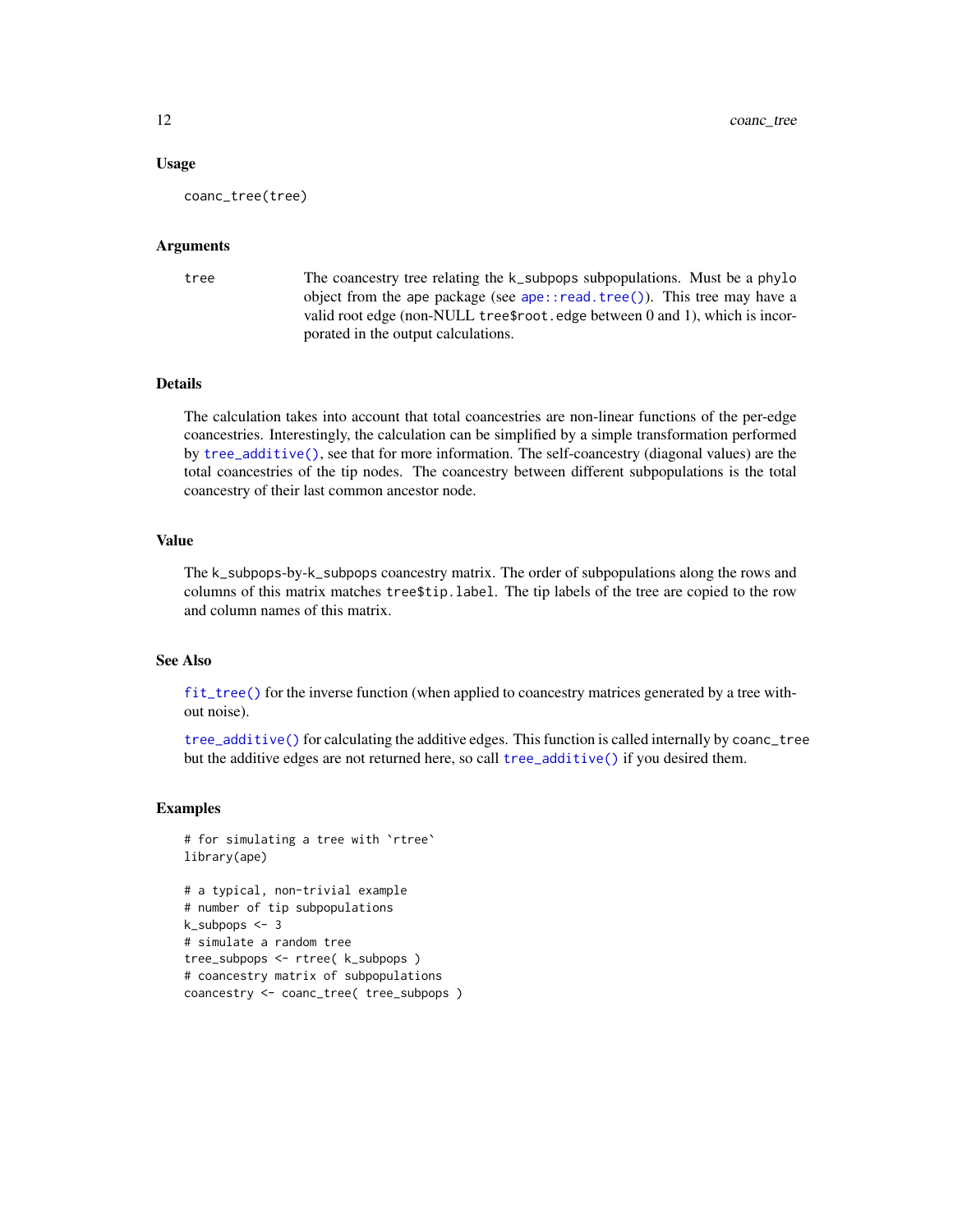<span id="page-12-1"></span><span id="page-12-0"></span>draw\_all\_admix *Simulate random allele frequencies and genotypes from the BN-PSD admixture model*

#### Description

This function returns simulated ancestral, intermediate, and individual-specific allele frequencies and genotypes given the admixture structure, as determined by the admixture proportions and the vector or tree of intermediate subpopulation FST values. The function is a wrapper around [draw\\_p\\_anc\(\)](#page-16-1), [draw\\_p\\_subpops\(\)](#page-17-1)/[draw\\_p\\_subpops\\_tree\(\)](#page-18-1), [make\\_p\\_ind\\_admix\(\)](#page-24-1), and [draw\\_genotypes\\_admix\(\)](#page-14-1) with additional features such as requiring polymorphic loci. Importantly, by default fixed loci (where all individuals were homozygous for the same allele) are re-drawn from the start (starting from the ancestral allele frequencies) so no fixed loci are in the output and no biases are introduced by re-drawing genotypes conditional on any of the previous allele frequencies (ancestral, intermediate, or individual-specific). Below m\_loci (also m) is the number of loci, n is the number of individuals, and k is the number of intermediate subpopulations.

#### Usage

```
draw_all_admix(
  admix_proportions,
  inbr_subpops = NULL,
  m_loci,
  tree_subpops = NULL,
  want_genotypes = TRUE,
  want_p_ind = FALSE,
  want_p_subpops = FALSE,
  want_p_anc = TRUE,
  verbose = FALSE,
  require_polymorphic_loci = TRUE,
  \text{maf\_min} = \emptyset,beta = NA,
  p_anc = NULL,
  p_anc_distr = NULL
)
```
# Arguments

admix\_proportions

|              | The n-by-k matrix of admixture proportions.                                                                                                                                                            |
|--------------|--------------------------------------------------------------------------------------------------------------------------------------------------------------------------------------------------------|
| inbr_subpops | The length-k vector (or scalar) of intermediate subpopulation FST values. Either<br>this or tree_subpops must be provided (but not both).                                                              |
| m loci       | The number of loci to draw.                                                                                                                                                                            |
| tree_subpops | The coancestry tree relating the k intermediate subpopulations. Must be a phylo<br>object from the ape package (see ape::read.tree()). Either this or inbr_subpops<br>must be provided (but not both). |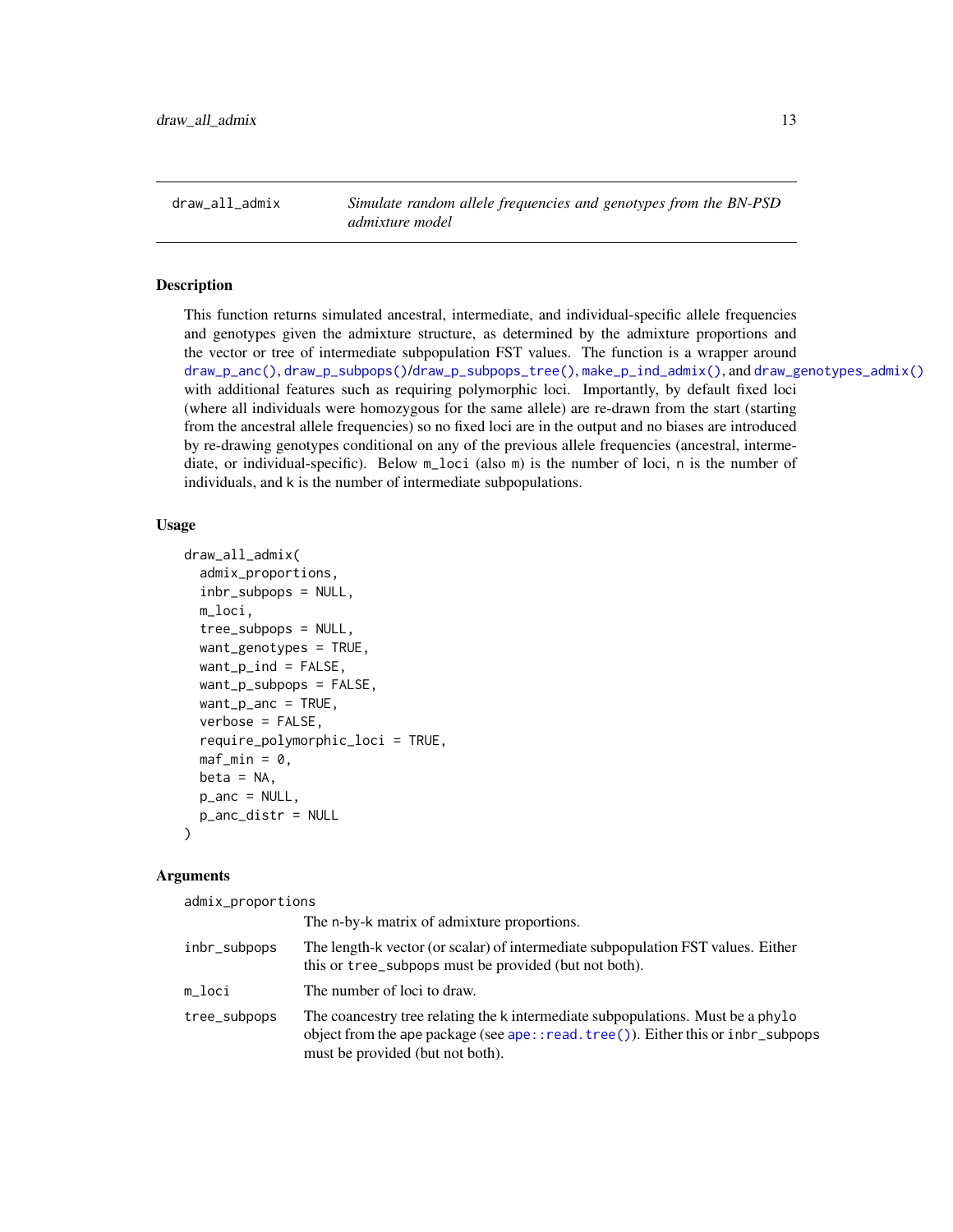<span id="page-13-0"></span>want\_genotypes If TRUE (default), includes the matrix of random genotypes in the return list.

- want\_p\_ind If TRUE (NOT default), includes the matrix of individual-specific allele frequencies in the return list. Note that by default p\_ind is not constructed in full at all, instead a fast low-memory algorithm constructs it in parts as needed only; beware that setting want\_p\_ind = TRUE increases memory usage in comparison.
- want\_p\_subpops If TRUE (NOT default), includes the matrix of random intermediate subpopulation allele frequencies in the return list.
- want\_p\_anc If TRUE (default), includes the vector of random ancestral allele frequencies in the return list.

verbose If TRUE, prints messages for every stage in the algorithm.

require\_polymorphic\_loci

- If TRUE (default), returned genotype matrix will not include any fixed loci (loci that happened to be fixed are drawn again, starting from their ancestral allele frequencies, and checked iteratively until no fixed loci remain, so that the final number of polymorphic loci is exactly  $m\_loci$ .
- maf\_min The minimum minor allele frequency (default zero), to extend the working definition of "fixed" above to include rare variants. This helps simulate a frequencybased locus ascertainment bias. Loci with minor allele frequencies less than or *equal* to this value are treated as fixed (passed to [fixed\\_loci\(\)](#page-21-1)). This parameter has no effect if require\_polymorphic\_loci is FALSE.
- beta Shape parameter for a symmetric Beta for ancestral allele frequencies p\_anc. If NA (default), p\_anc is uniform with range in [0.01, 0.5]. Otherwise, p\_anc has a symmetric Beta distribution with range in [0, 1]. Has no effect if either p\_anc or p\_anc\_distr options are non-NULL.
- p\_anc If provided, it is used as the ancestral allele frequencies (instead of drawing random ones). Must either be a scalar or a length-m\_loci vector. If scalar and want\_p\_anc = TRUE, then the returned p\_anc is the scalar value repeated m\_loci times (it is always a vector). If a locus was fixed and has to be redrawn, the ancestral allele frequency in p\_anc is retained and only downstream allele frequencies and genotypes are redrawn (contrast to p\_anc\_distr below).
- p\_anc\_distr If provided, ancestral allele frequencies are drawn with replacement from this vector (which may have any length) or function, instead of from [draw\\_p\\_anc\(\)](#page-16-1). If a function, must accept a single parameter specifying the number of loci to draw. If a locus was fixed and has to be redrawn, the ancestral allele frequency is redrawn from the distribution (contrast to p\_anc above).

#### Details

As a precaution, function stops if both the column names of admix\_proportions and the names in inbr\_subpops or tree\_subpops exist and disagree, which might be because these two data are not aligned or there is some other inconsistency.

#### Value

A named list with the following items (which may be missing depending on options):

• X: An m-by-n matrix of genotypes. Included if want\_genotypes = TRUE.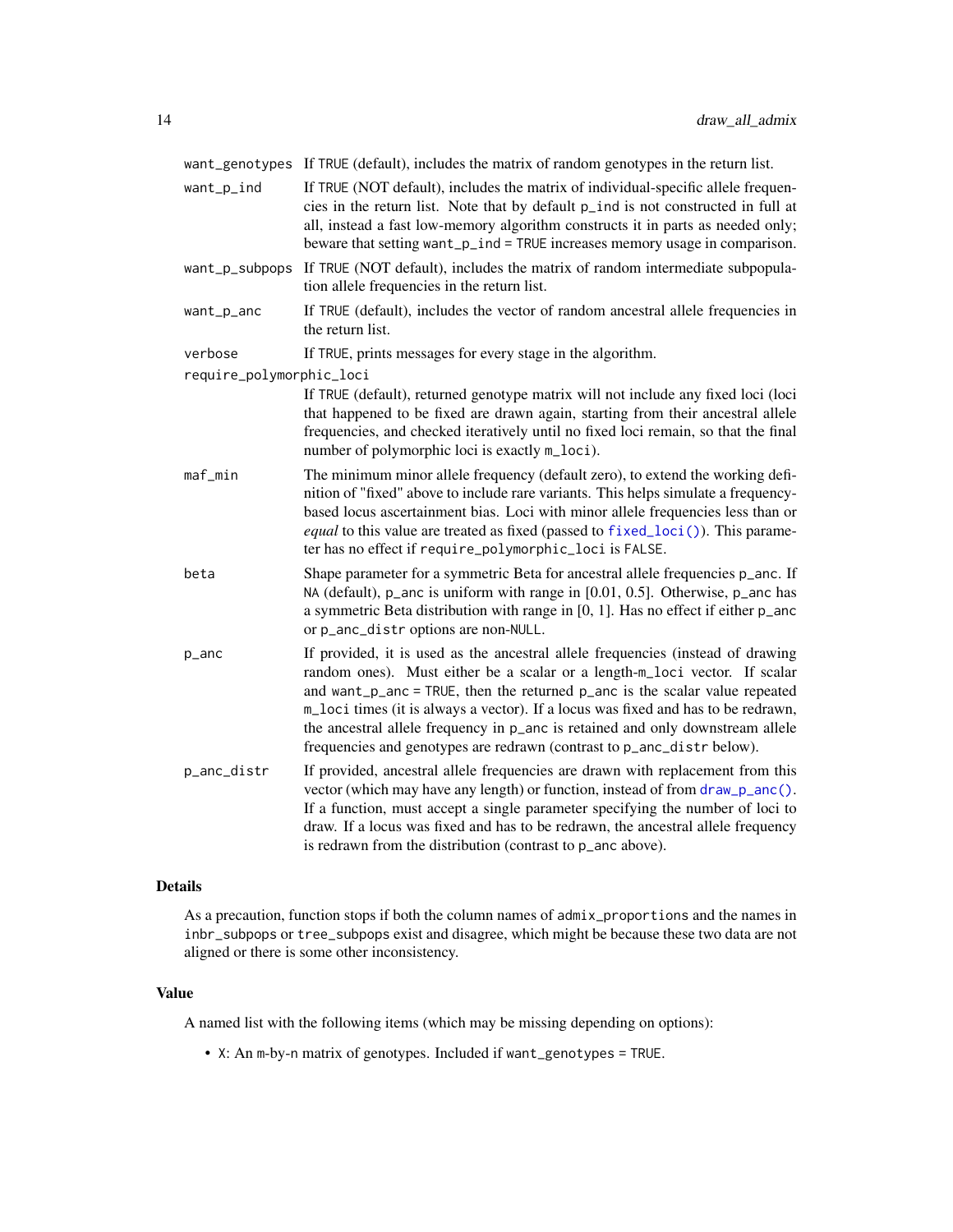- <span id="page-14-0"></span>• p\_anc: A length-m vector of ancestral allele frequencies. Included if want\_p\_anc = TRUE.
- p\_subpops: An m-by-k matrix of intermediate subpopulation allele frequencies Included if want\_p\_subpops = TRUE.
- p\_ind: An m-by-n matrix of individual-specific allele frequencies. Included if want\_p\_ind = TRUE.

# Examples

```
# dimensions
# number of loci
m_loci <- 10
# number of individuals
n\_ind < -5# number of intermediate subpops
k_subpops <- 2
# define population structure
# FST values for k = 2 subpopulations
inbr\_subpops \leftarrow c(0.1, 0.3)# admixture proportions from 1D geography
admix_proportions <- admix_prop_1d_linear(n_ind, k_subpops, sigma = 1)
# draw all random allele freqs and genotypes
out <- draw_all_admix(admix_proportions, inbr_subpops, m_loci)
# return value is a list with these items:
# genotypes
X \le - out $X
# ancestral AFs
p_anc <- out$p_anc
# # these are excluded by default, but would be included if ...
# # ... `want_p_subpops == TRUE`
# # intermediate subpopulation AFs
# p_subpops <- out$p_subpops
#
# # \ldots 'want_p_ind == TRUE'
# # individual-specific AFs
# p_ind <- out$p_ind
```
#### <span id="page-14-1"></span>draw\_genotypes\_admix *Draw genotypes from the admixture model*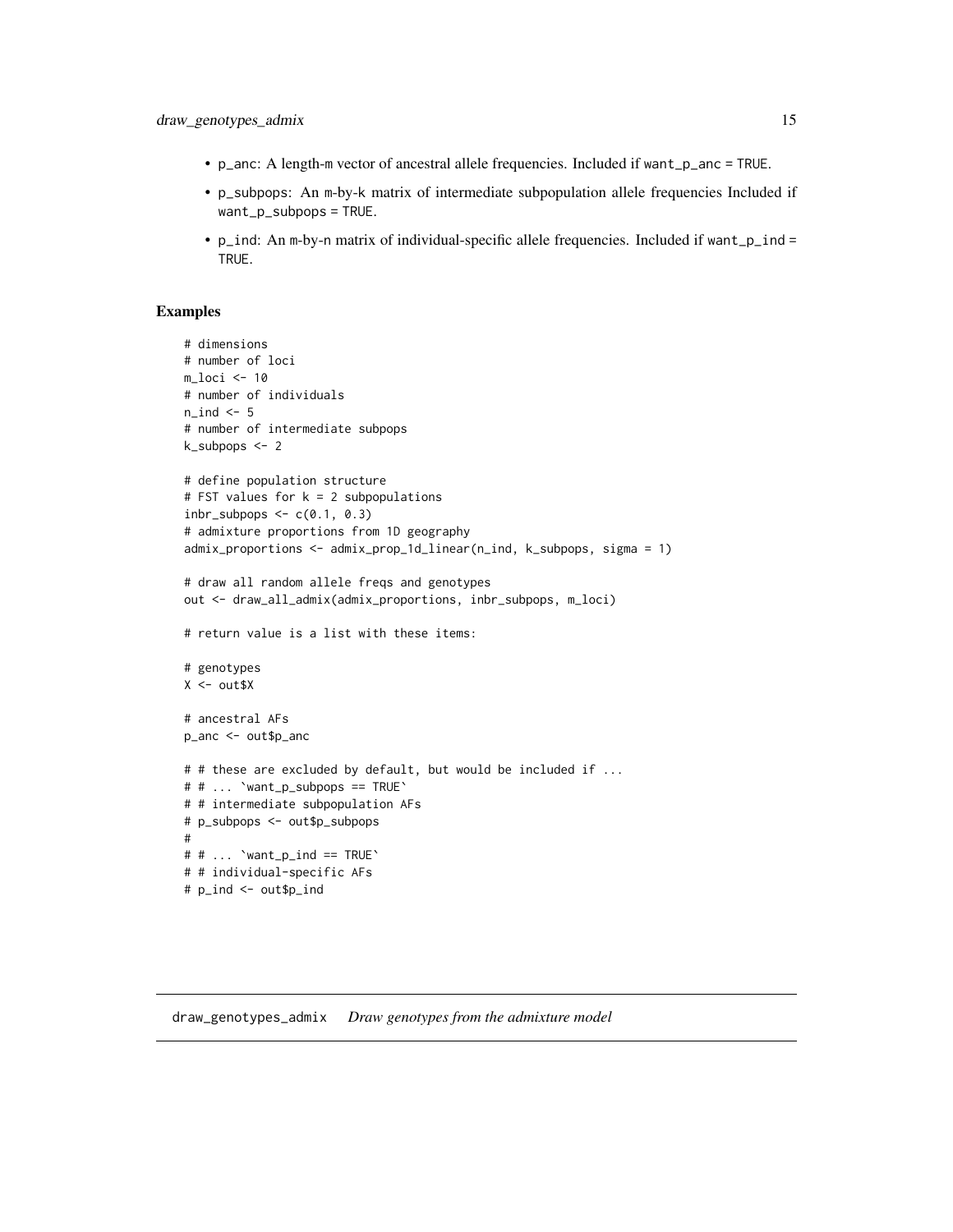#### **Description**

Given the Individual-specific Allele Frequency (IAF) matrix p\_ind for m loci (rows) and n individuals (columns), the genotype matrix  $X$  (same dimensions as  $p$ \_ind) is drawn from the Binomial distribution equivalent to  $X[i, j] < -rbinom(1, 2, p_iind[i, j])$ , except the function is more efficient. If admix\_proportions is provided as the second argument (a matrix with n individuals along rows and k intermediate subpopulations along the columns), the first argument p\_ind is treated as the intermediate subpopulation allele frequency matrix (must be m-by-k) and the IAF matrix is equivalent to p\_ind %\*% t( admix\_proportions ). However, in this case the function computes the IAF matrix in parts only, never stored in full, greatly reducing memory usage. If admix\_proportions is missing, then p\_ind is treated as the IAF matrix.

#### Usage

draw\_genotypes\_admix(p\_ind, admix\_proportions = NULL)

# Arguments

p\_ind The m-by-n IAF matrix (if admix\_proportions is missing) or the m-by-k intermediate subpopulation allele frequency matrix (if admix\_proportions is present).

admix\_proportions

The optional n-by-k admixture proportion matrix (to draw data from the admixture model using reduced memory, by not fully forming the IAF matrix). If provided, and if both admix\_proportions and p\_ind have column names, and if they disagree, the function stops as a precaution, as this suggests the data is misaligned or inconsistent in some way.

#### Value

The m-by-n genotype matrix. If admix\_proportions is missing, the row and column names of p\_ind are copied to this output. If admix\_proportions is present, the row names of the output are the row names of p\_ind, while the column names of the output are the row names of admix\_proportions.

```
# dimensions
# number of loci
m_loci <- 10
# number of individuals
n ind <-5# number of intermediate subpops
k_subpops <- 2
# define population structure
# FST values for k = 2 subpops
inbr\_subpops \leq c(0.1, 0.3)# non-trivial admixture proportions
admix_proportions <- admix_prop_1d_linear(n_ind, k_subpops, sigma = 1)
```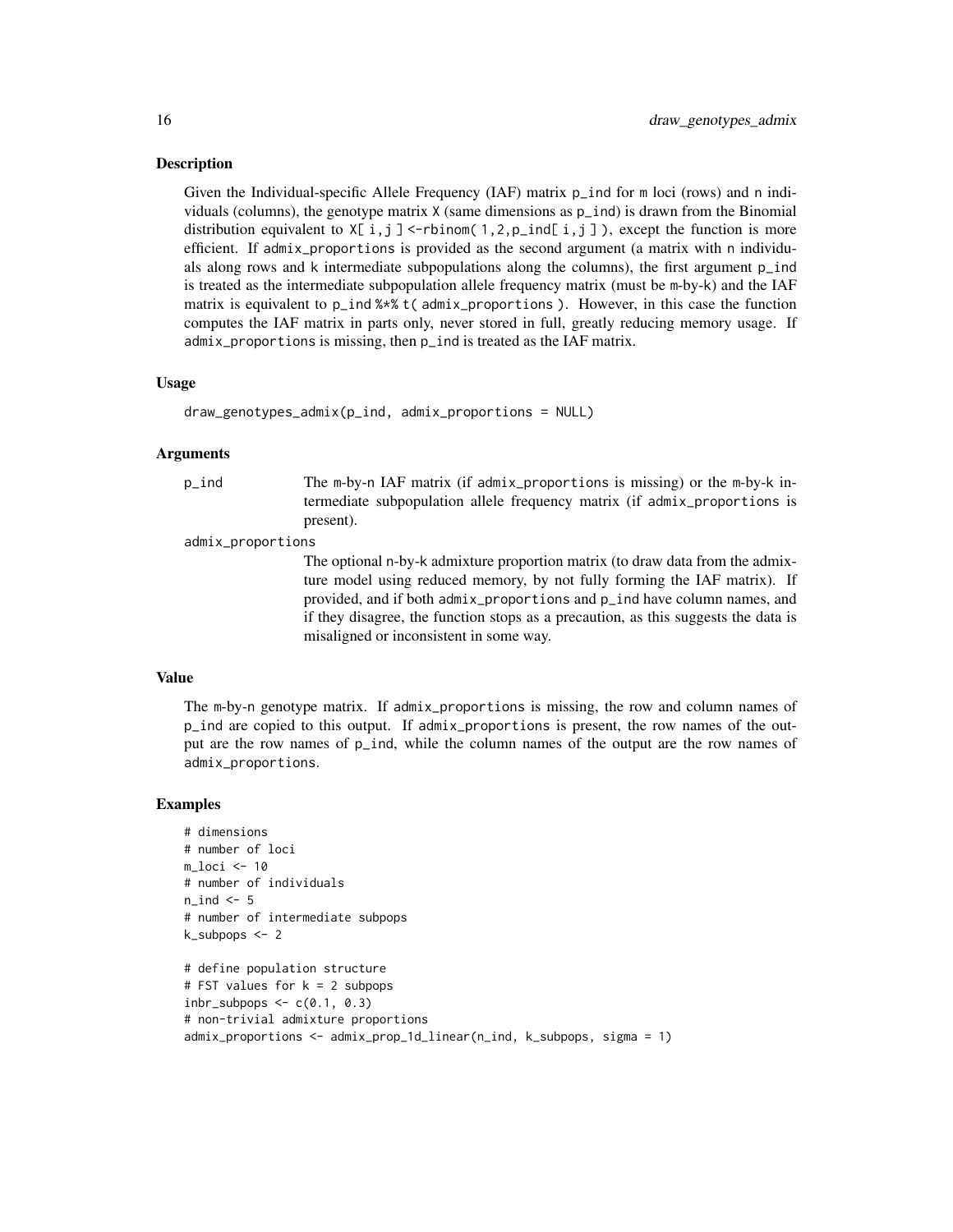# <span id="page-16-0"></span>draw\_p\_anc 17

```
# draw allele frequencies
# vector of ancestral allele frequencies
p_anc <- draw_p_anc(m_loci)
# matrix of intermediate subpop allele freqs
p_subpops <- draw_p_subpops(p_anc, inbr_subpops)
# matrix of individual-specific allele frequencies
p_ind <- make_p_ind_admix(p_subpops, admix_proportions)
# draw genotypes from intermediate subpops (one individual each)
X_subpops <- draw_genotypes_admix(p_subpops)
# and genotypes for admixed individuals
X_ind <- draw_genotypes_admix(p_ind)
# draw genotypes for admixed individuals without p_ind intermediate
# (p_ind is computed internally in parts, never stored in full,
# reducing memory use substantially)
X_ind <- draw_genotypes_admix(p_subpops, admix_proportions)
```
### Description

This is simply a wrapper around [stats::runif\(\)](#page-0-0) or [stats::rbeta\(\)](#page-0-0) (depending on parameters) with different defaults and additional validations.

#### Usage

 $draw_p_anc(m_loci, p=min = 0.01, p_max = 0.5, beta = NA)$ 

# Arguments

| m_loci | Number of loci to draw.                                                                                                                                                                                        |
|--------|----------------------------------------------------------------------------------------------------------------------------------------------------------------------------------------------------------------|
| p_min  | Minimum allele frequency to draw (Uniform case only).                                                                                                                                                          |
| p_max  | Maximum allele frequency to draw (Uniform case only).                                                                                                                                                          |
| beta   | Shape parameter for a symmetric Beta. If NA (default), Uniform(p_min, p_max)<br>is used. Otherwise, a Symmetric Beta is used and the user-specified range is<br>ignored (values in $[0, 1]$ will be returned). |

#### Value

A length-m vector of random ancestral allele frequencies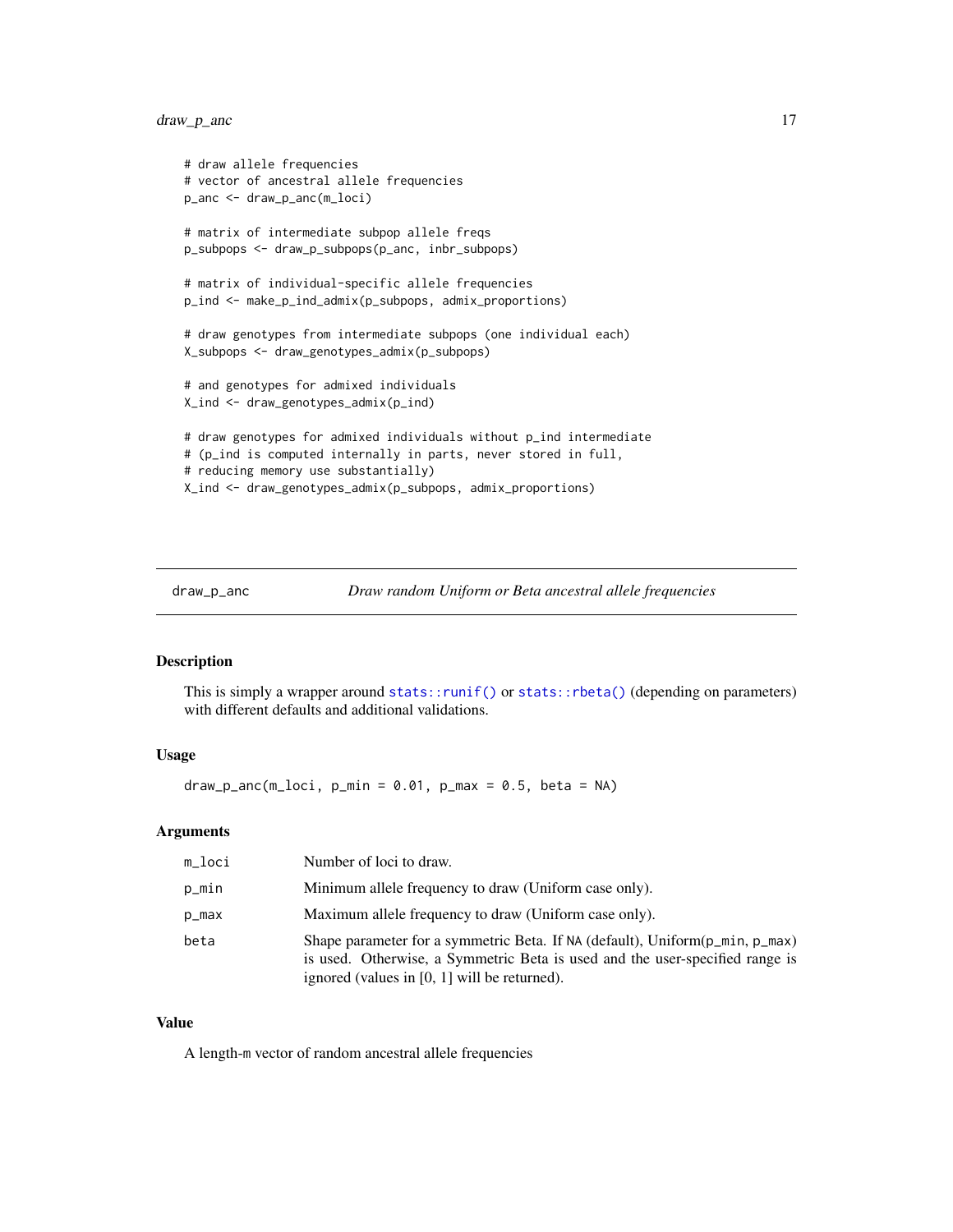# Examples

```
# Default is uniform with range between 0.01 and 0.5
p_anc \leq draw_p_anc(m_loci = 10)
# Use of `beta` triggers a symmetric Beta distribution.
# This parameter has increased density for rare minor allele frequencies,
# resembling the 1000 Genomes allele frequency distribution
p_anc <- draw_p_anc(m_loci = 10, beta = 0.03)
```
<span id="page-17-1"></span>

draw\_p\_subpops *Draw allele frequencies for independent subpopulations*

# **Description**

The allele frequency matrix P for m\_loci loci (rows) and k\_subpops independent subpopulations (columns) are drawn from the Balding-Nichols distribution with ancestral allele frequencies p\_anc and FST parameters inbr\_subpops equivalent to P[ i,j] <-rbeta( $1, nu_j * p_1$ anc[i],nu\_j  $*$  $(1-p_0 \cdot \text{enc}[i])$ ), where  $nu_j \leq -1$  / inbr\_subpops[j] -1. The actual function is more efficient than the above code.

#### Usage

```
draw_p_subpops(p_anc, inbr_subpops, m_loci = NA, k_subpops = NA)
```
#### Arguments

| p_anc        | The scalar or length-m_loci vector of ancestral allele frequencies per locus.                                                                                                                                               |
|--------------|-----------------------------------------------------------------------------------------------------------------------------------------------------------------------------------------------------------------------------|
| inbr_subpops | The scalar or length-k_subpops vector of subpopulation FST values.                                                                                                                                                          |
| m_loci       | If p_anc is scalar, optionally provide the desired number of loci (lest only one<br>locus be simulated). Stops if both length $(p_0$ anc) > 1 and m <sub>rl</sub> oci is not NA and<br>they disagree.                       |
| k_subpops    | If independence is a scalar, optionally provide the desired number of subpopu-<br>lations (lest a single subpopulation be simulated). Stops if both length (inbr_subpops)<br>> 1 and k_subpops is not NA and they disagree. |

# Value

The m\_loci-by-k\_subpops matrix of independent subpopulation allele frequencies. If p\_anc is length-m\_loci with names, these are copied to the row names of this output matrix. If inbr\_subpops is length-k\_subpops with names, these are copied to the column names of this output matrix.

#### See Also

[draw\\_p\\_subpops\\_tree\(\)](#page-18-1) for version for subpopulations related by a tree, which can therefore be non-independent.

<span id="page-17-0"></span>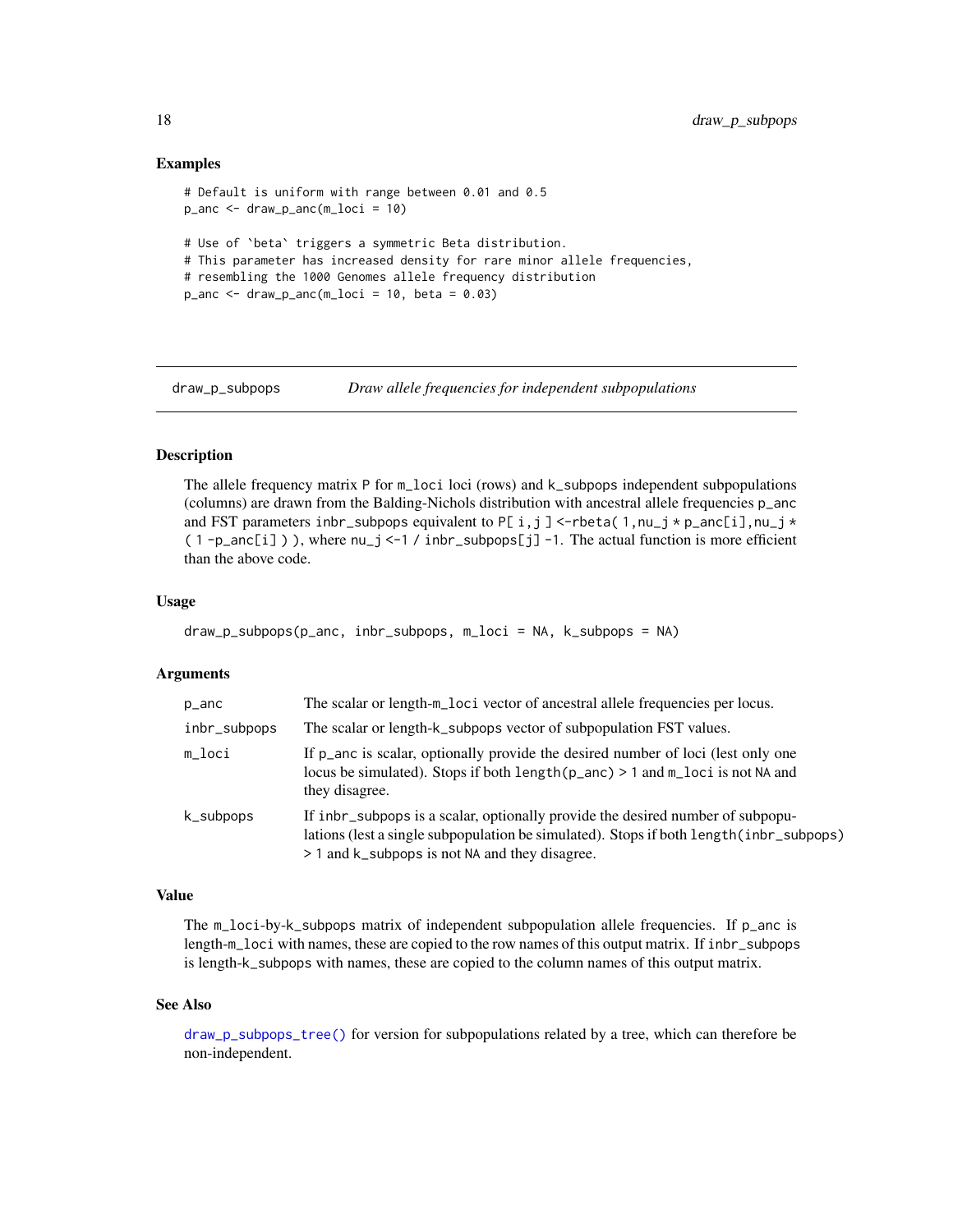#### <span id="page-18-0"></span>Examples

```
# a typical, non-trivial example
# number of loci
m_loci <- 10
# random vector of ancestral allele frequencies
p_anc <- draw_p_anc(m_loci)
# FST values for two subpops
inbr\_subpops \leq c(0.1, 0.3)# matrix of intermediate subpop allele freqs
p_subpops <- draw_p_subpops(p_anc, inbr_subpops)
# special case of scalar p_anc
p_subpops \leq draw_p_subpops(p_anc = 0.5, inbr_subpops, m_loci = m_loci)
stopifnot ( nrow( p_subpops ) == m_loci )
# special case of scalar inbr_subpops
k_subpops <- 2
p_subpops <- draw_p_subpops(p_anc, inbr_subpops = 0.2, k_subpops = k_subpops)
stopifnot ( ncol( p_subpops ) == k_subpops )
# both main parameters scalars but return value still matrix
p_subpops <- draw_p_subpops(p_anc = 0.5, inbr_subpops = 0.2, m_loci = m_loci, k_subpops = k_subpops)
stopifnot ( nrow( p_subpops ) == m_loci )
stopifnot ( ncol( p_subpops ) == k_subpops )
# passing scalar parameters without setting dimensions separately results in a 1x1 matrix
p_subpops <- draw_p_subpops(p_anc = 0.5, inbr_subpops = 0.2)
stopifnot ( nrow(p_subpops) == 1 )
stopifnot ( ncol( p_subpops ) == 1 )
```
<span id="page-18-1"></span>draw\_p\_subpops\_tree *Draw allele frequencies for subpopulations related by a tree*

# **Description**

The allele frequency matrix P for m\_loci loci (rows) and k\_subpops subpopulations (columns) are drawn from the Balding-Nichols distribution. If the allele frequency in the parent node is p and the FST parameter of the child node from the parent node is F, then the allele frequency in the child node is drawn from rbeta( 1, nu  $*$  p, nu  $*$  ( 1 -p )), where nu <-1 / F -1. This function iterates drawing allele frequencies through the tree structure, therefore allowing covariance between subpopulations that share branches.

#### Usage

```
draw_p_subpops_tree(p_anc, tree_subpops, m_loci = NA, nodes = FALSE)
```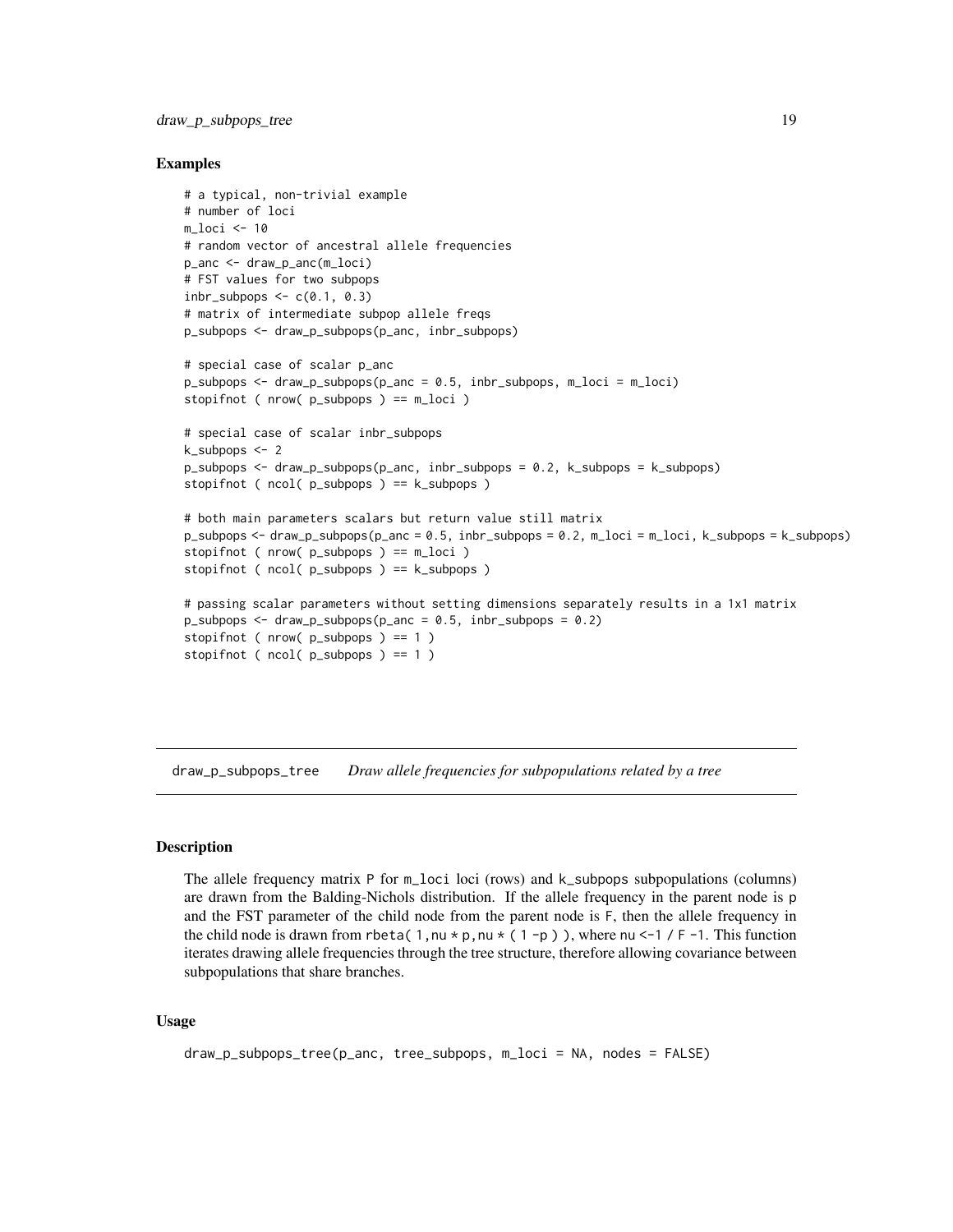#### <span id="page-19-0"></span>Arguments

| p_anc        | The scalar or length-m_loci vector of ancestral allele frequencies per locus.                                                                                                                                                           |
|--------------|-----------------------------------------------------------------------------------------------------------------------------------------------------------------------------------------------------------------------------------------|
| tree_subpops | The coancestry tree relating the k_subpops subpopulations. Must be a phylo<br>object from the ape package (see ape::read.tree()). The edge lengths of this<br>tree must be the FST parameters relating parent and child subpopulations. |
| m loci       | If p_anc is scalar, optionally provide the desired number of loci (lest only one<br>locus be simulated). Stops if both $length(p_anc) > 1$ and $m_loci$ is not NA and<br>they disagree.                                                 |
| nodes        | If FALSE (default), returns allele frequencies of "tip" subpopulations only; oth-<br>erwise returns all allele frequencies, including internal nodes.                                                                                   |

# Value

The m\_loci-by-k\_subpops matrix of independent subpopulation allele frequencies. If nodes = FALSE, columns include only tip subpopulations. If nodes = TRUE, internal node subpopulations are also included (in this case the input p\_anc is returned in the column corresponding to the root node). In all cases subpopulations are ordered as indexes in the tree, which normally implies the tip nodes are listed first, followed by the internal nodes (as in tree\_subpops\$edge matrix, see [ape::read.tree\(\)](#page-0-0) for details). The tree\_subpops tip and node names are copied to the column names of this output matrix (individual names may be blank if missing in tree (such as for internal nodes); column names are NULL if all tree\_subpops tip labels were blank, regardless of internal node labels). If p\_anc is length-m\_loci with names, these names are copied to the row names of this output matrix.

#### See Also

[draw\\_p\\_subpops\(\)](#page-17-1) for version for independent subpopulations.

For "phylo" tree class, see ape:: read.tree()

```
# for simulating a tree with `rtree`
library(ape)
```

```
# a typical, non-trivial example
# number of tip subpopulations
k_subpops <- 3
# number of loci
m_loci <- 10
# random vector of ancestral allele frequencies
p_anc <- draw_p_anc(m_loci)
# simulate tree
tree_subpops <- rtree( k_subpops )
# matrix of intermediate subpop allele freqs
p_subpops <- draw_p_subpops_tree(p_anc, tree_subpops)
```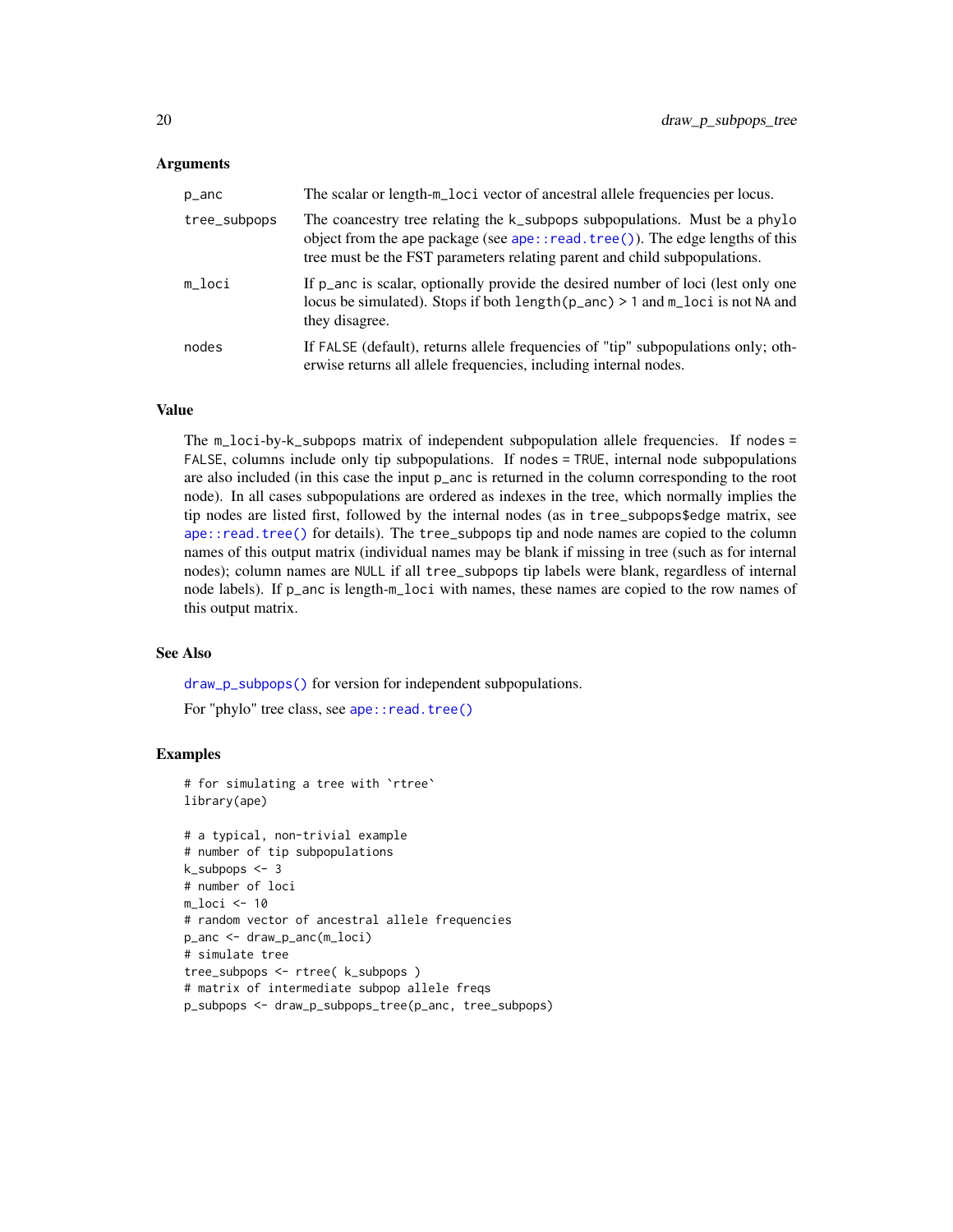<span id="page-20-1"></span><span id="page-20-0"></span>

#### **Description**

Implements a heuristic algorithm to find the optimal tree topology based on joining pairs of subpopulations with the highest between-coancestry values, and averaging parent coancestries for the merged nodes (a variant of WPGMA hierarchical clustering [stats::hclust\(\)](#page-0-0)). Branch lengths are optimized using the non-negative least squares approach [nnls::nnls\(\)](#page-0-0), which minimize the residual square error between the given coancestry matrix and the model coancestry implied by the tree. This algorithm recovers the true tree when the input coancestry truly belongs to this tree and there is no estimation error (i.e. it is the inverse function of [coanc\\_tree\(\)](#page-10-1)), and performs well for coancestry estimates (i.e. the result of simulating genotypes from the true tree, i.e. from  $d$ raw\_all\_admix(), and estimating the coancestry using [popkin::popkin\(\)](#page-0-0) followed by [popkin::inbr\\_diag\(\)](#page-0-0)).

#### Usage

```
fit\_tree(coancestry, method = "mcquitty")
```
# Arguments

| coancestry | The coancestry matrix to fit a tree to.                                                                                                                 |
|------------|---------------------------------------------------------------------------------------------------------------------------------------------------------|
| method     | The hierarchical clustering method (passed to stats::hclust()). While all<br>stats::hclust() methods are supported, only two really make sense for this |
|            | application: "mcquitty" (i.e. WPGMA, default) and "average" (UPGMA).                                                                                    |

#### Details

The tree is bifurcating by construction, but edges may equal zero if needed, effectively resulting in multifurcation, although this code makes no attempt to merge nodes with zero edges. For best fit to arbitrary data, the root edge is always fit to the data (may also be zero). Data fit may be poor if the coancestry does not correspond to a tree, particularly if there is admixture between subpopulations.

#### Value

A phylo object from the ape package (see [ape::read.tree\(\)](#page-0-0)), with two additional list elements at the end:

- edge: (standard phylo.) A matrix describing the tree topology, listing parent and child node indexes.
- Nnode: (standard phylo.) Number of internal (non-leaf) nodes.
- tip.label: (standard phylo.) Labels for tips (leaf nodes), in order of index as in edge matrix above. These match the row names of the input coancestry matrix, or if names are missing, the row indexes of this matrix are used (in both cases, labels may be reordered compared to rownames( coancestry )). Tips are ordered as they appear in the above edge matrix (ensuring visual agreement in plots between the tree and its resulting coancestry matrix via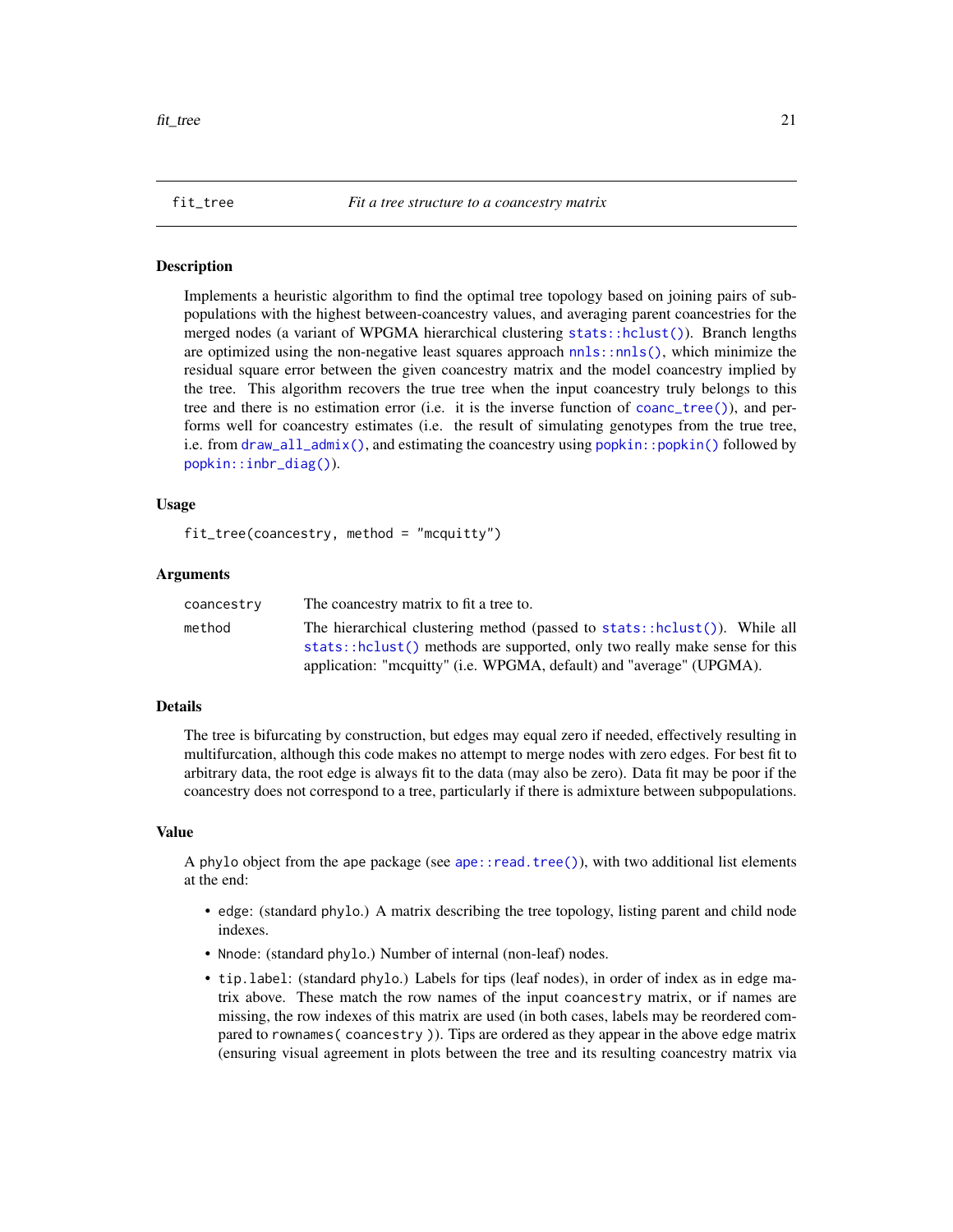<span id="page-21-0"></span>[coanc\\_tree\(\)](#page-10-1)), and in an order that matches the input coancestry's subpopulation order as much as possible (tree constraints do not permit arbitrary tip orders, but a heuristic implemented in [tree\\_reorder\(\)](#page-29-1) is used to determine a reasonable order when an exact match is not possible).

- edge.length: (standard phylo.) Values of edge lengths in same order as rows of edge matrix above.
- root.edge: (standard phylo.) Value of root edge length.
- rss: The residual sum of squares of the model coancestry versus the input coancestry.
- edge.length.add: Additive edge values (regarding their effect on coancestry, as opposed to edge.length which are probabilities, see [coanc\\_tree\(\)](#page-10-1))

# See Also

[coanc\\_tree\(\)](#page-10-1)) for the inverse function (when the coancestry corresponds exactly to a tree).

[tree\\_reorder\(\)](#page-29-1) for reordering tree structure so that tips appear in a particular desired order.

# Examples

```
# create a random tree
library(ape)
k \leq -5tree <- rtree( k )
# true coancestry matrix for this tree
coanc <- coanc_tree( tree )
# now recover tree from this coancestry matrix:
tree2 <- fit_tree( coanc )
# tree2 equals tree!
```
<span id="page-21-1"></span>fixed\_loci *Identify fixed loci*

# **Description**

A locus is "fixed" if the non-missing sub-vector contains all 0's or all 2's (the locus is completely homozygous for one allele or completely homozygous for the other allele). This function tests each locus, returning a vector that is TRUE for each fixed locus, FALSE otherwise. Loci with only missing elements (NA) are treated as fixed. The parameter maf\_min extends the "fixed" definition to loci whose minor allele frequency is smaller or equal than this value. Below m is the number of loci, and n is the number of individuals.

#### Usage

fixed\_loci(X, maf\_min =  $0$ )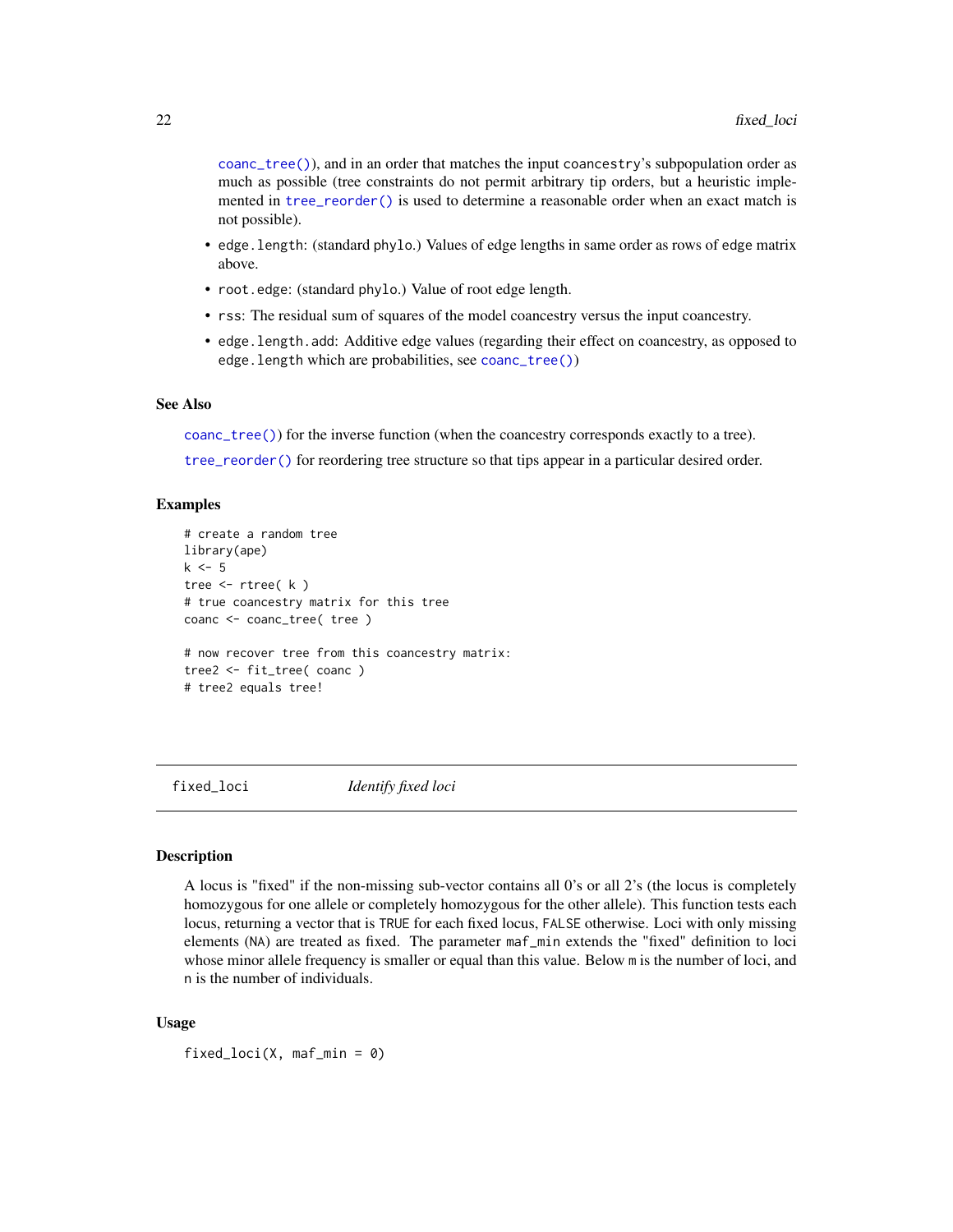#### <span id="page-22-0"></span>fst\_admix 23

#### Arguments

| X       | The m-by-n genotype matrix                                                                                                                                                                                                                                               |
|---------|--------------------------------------------------------------------------------------------------------------------------------------------------------------------------------------------------------------------------------------------------------------------------|
| maf min | The minimum minor allele frequency (default zero), to extend the working defi-<br>nition of "fixed" to include rare variants. Loci with minor allele frequencies less<br>than or <i>equal</i> to this value are marked as fixed. Must be a scalar between 0 and<br>(0.5. |

# Value

A length-m boolean vector where the i element is TRUE if locus i is fixed or completely missing, FALSE otherwise. If X had row names, they are copied to the names of this output vector.

# Examples

```
# here's a toy genotype matrix
X \leftarrow matrix(data = c(2, 2, NA, # fixed locus (with one missing element)
              0, NA, 0, # another fixed locus, for opposite allele
              1, 1, 1, # NOT fixed (heterozygotes are not considered fixed)
              0, 1, 2, # a completely variable locus
              0, 0, 1, # a somewhat "rare" variant
             NA, NA, NA # completely missing locus (will be treated as fixed)
             ),
      ncol = 3, byrow = TRUE)
# test that we get the desired values
stopifnot(
 fixed_loci(X) == c(TRUE, TRUE, FALSE, FALSE, FALSE, TRUE)
)
# the "rare" variant gets marked as "fixed" if we set `maf_min` to its frequency
stopifnot(
 fixed\_loci(X, mark_min = 1/6) == c(TRUE, TRUE, FALSE, FALSE, TRUE, TRUE))
```
fst\_admix *Calculate FST for the admixed individuals*

# Description

This function returns the generalized FST of the admixed individuals given their admixture proportion matrix, the coancestry matrix of intermediate subpopulations (or its special cases, see coanc\_subpops parameter below), and optional weights for individuals. This FST equals the weighted mean of the diagonal of the coancestry matrix (see [coanc\\_admix\(\)](#page-8-1)). Below there are n individuals and k intermediate subpopulations.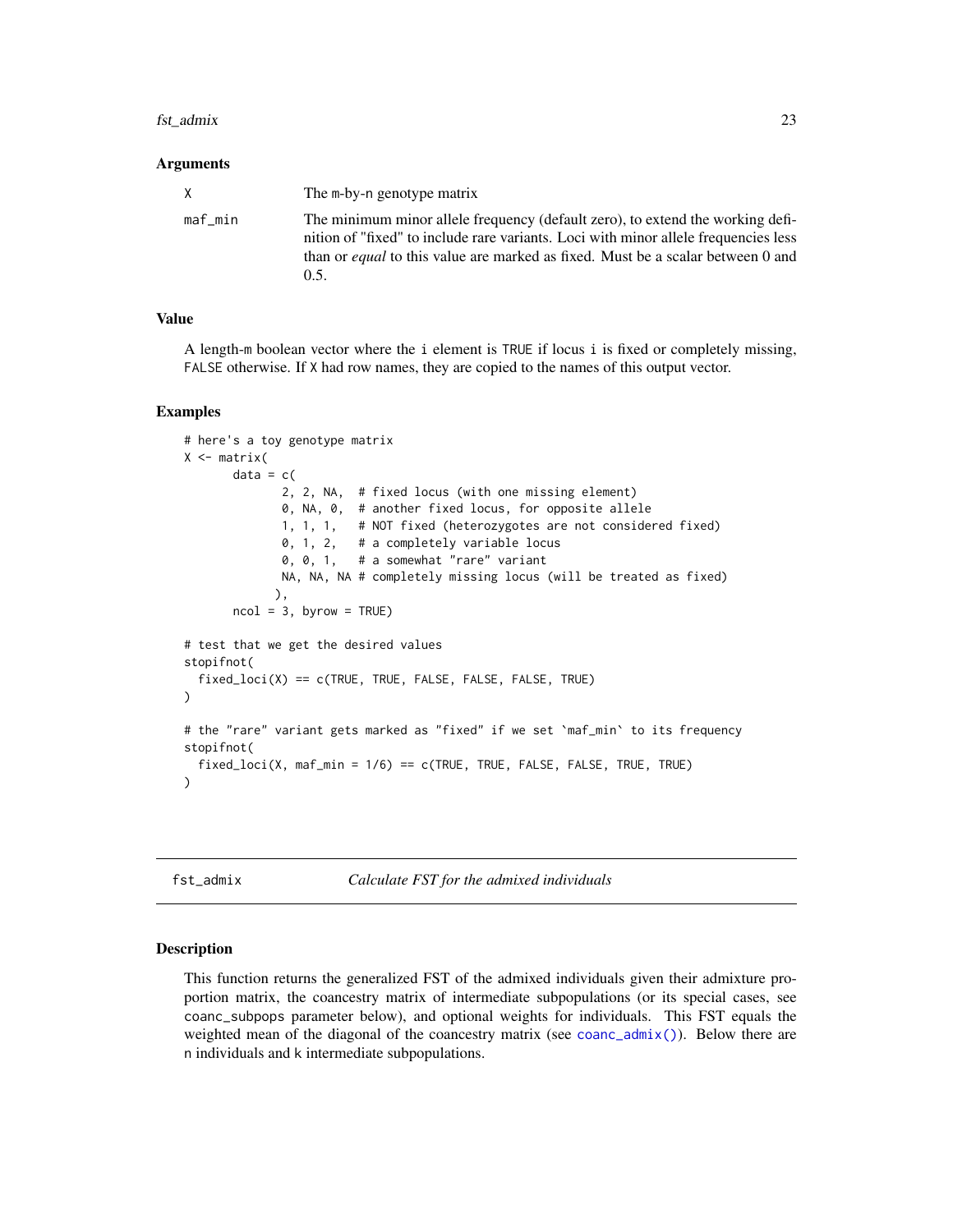# Usage

```
fst_admix(admix_proportions, coanc_subpops, weights = NULL)
```
# Arguments

| admix_proportions |                                                                                                                                                                                                                                                                                                                                                                                     |  |
|-------------------|-------------------------------------------------------------------------------------------------------------------------------------------------------------------------------------------------------------------------------------------------------------------------------------------------------------------------------------------------------------------------------------|--|
|                   | The n-by-k admixture proportion matrix                                                                                                                                                                                                                                                                                                                                              |  |
| coanc_subpops     | Either the k-by-k intermediate subpopulation coancestry matrix (for the com-<br>plete admixture model), or the length-k vector of intermediate subpopulation<br>FST values (for the BN-PSD model; assumes zero coancestries between sub-<br>populations), or a scalar FST value shared by all intermediate subpopulations<br>(also assumes zero coancestry between subpopulations). |  |
| weights           | Optional length-n vector of weights for individuals that define their generalized<br>FST (default uniform weights)                                                                                                                                                                                                                                                                  |  |

# Details

As a precaution, function stops if both inputs have names and the column names of admix\_proportions and the names in coanc\_subpops disagree, which might be because these two matrices are not aligned or there is some other inconsistency.

# Value

The generalized FST of the admixed individuals

```
# set desired parameters
# number of individuals
n_ind <- 1000
# number of intermediate subpopulations
k_subpops <- 10
# differentiation of intermediate subpopulations
coanc_subpops <- ( 1 : k_subpops ) / k_subpops
# construct admixture proportions
admix_proportions <- admix_prop_1d_linear(n_ind, k_subpops, sigma = 1)
# lastly, calculate Fst!!! (uniform weights in this case)
fst_admix(admix_proportions, coanc_subpops)
```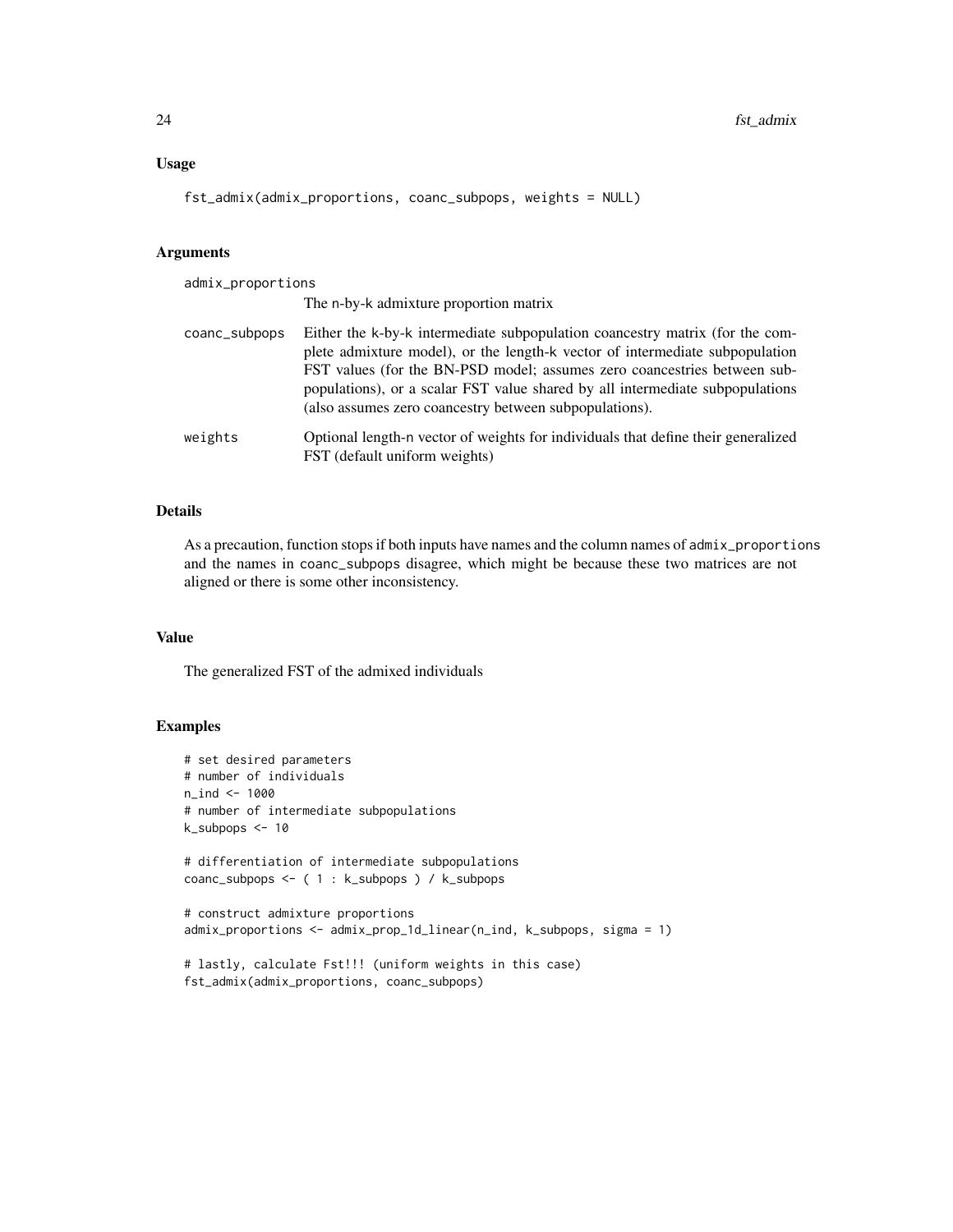<span id="page-24-1"></span><span id="page-24-0"></span>make\_p\_ind\_admix *Construct individual-specific allele frequency matrix under the PSD admixture model*

# **Description**

Here m is the number of loci, n the number of individuals, and k the number of intermediate subpopulations. The m-by-n individual-specific allele frequency matrix p\_ind is constructed from the m-by-k intermediate subpopulation allele frequency matrix p\_subpops and the n-by-k admixture proportion matrix admix\_proportions equivalent to p\_ind <-p\_subpops %\*% t( admix\_proportions ). This function is a wrapper around [tcrossprod\(\)](#page-0-0), but also ensures the output allele frequencies are in [0, 1] (otherwise not guaranteed due to limited machine precision).

# Usage

make\_p\_ind\_admix(p\_subpops, admix\_proportions)

# Arguments

p\_subpops The m-by-k matrix of intermediate subpopulation allele frequencies.

admix\_proportions

The n-by-k matrix of admixture proportions.

# Details

If both admix\_proportions and p\_subpops have column names, and if they disagree, the function stops as a precaution, as this suggests the data is misaligned or inconsistent in some way.

#### Value

The m-by-n matrix of individual-specific allele frequencies p\_ind. Row names equal those from p\_subpops, and column names equal rownames from admix\_proportions, if present.

```
# data dimensions
# number of loci
m_loci <- 10
# number of individuals
n_ind <- 5
# number of intermediate subpops
k_subpops <- 2
# FST values for k = 2 subpops
inbr\_subpops \leq c(0.1, 0.3)
```

```
# non-trivial admixture proportions
admix_proportions <- admix_prop_1d_linear(n_ind, k_subpops, sigma = 1)
```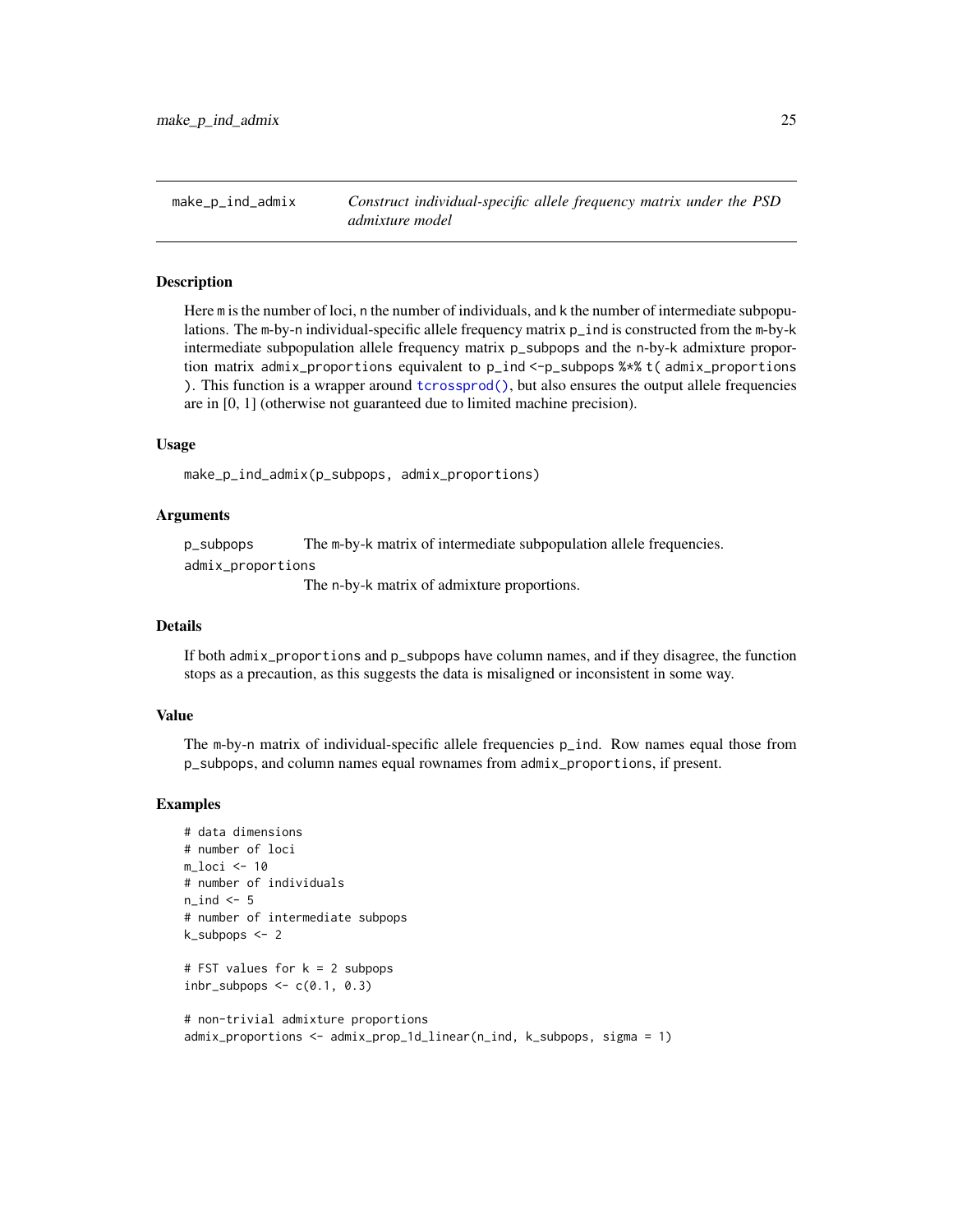```
# random vector of ancestral allele frequencies
p_anc <- draw_p_anc(m_loci)
# matrix of intermediate subpop allele freqs
p_subpops <- draw_p_subpops(p_anc, inbr_subpops)
# matrix of individual-specific allele frequencies
p_ind <- make_p_ind_admix(p_subpops, admix_proportions)
```
scale\_tree *Scale a coancestry tree*

# Description

Scale by a scalar factor all the edges (\$edge.length) of a phylo object from the ape package, including the root edge (\$root.edge) if present, and additive edges (\$edge.length.add, present in trees returned by [fit\\_tree\(\)](#page-20-1)). Stops if any of the edges exceed 1 before or after scaling (since these edges are IBD probabilities).

# Usage

scale\_tree(tree, factor)

#### Arguments

| tree   | The coancestry tree to edit.                                                 |
|--------|------------------------------------------------------------------------------|
| factor | The scalar factor to multiply all edges. Must be non-negative, and not be so |
|        | large that any edge exceeds 1 after scaling.                                 |

# Value

The edited tree with all edges scaled as desired.

# See Also

[ape::read.tree\(\)](#page-0-0) for reading phylo objects and their definition.

```
# create a random tree
library(ape)
k \leq -5tree <- rtree( k )
# scale this tree
tree_scaled <- scale_tree( tree, 0.5 )
```
<span id="page-25-0"></span>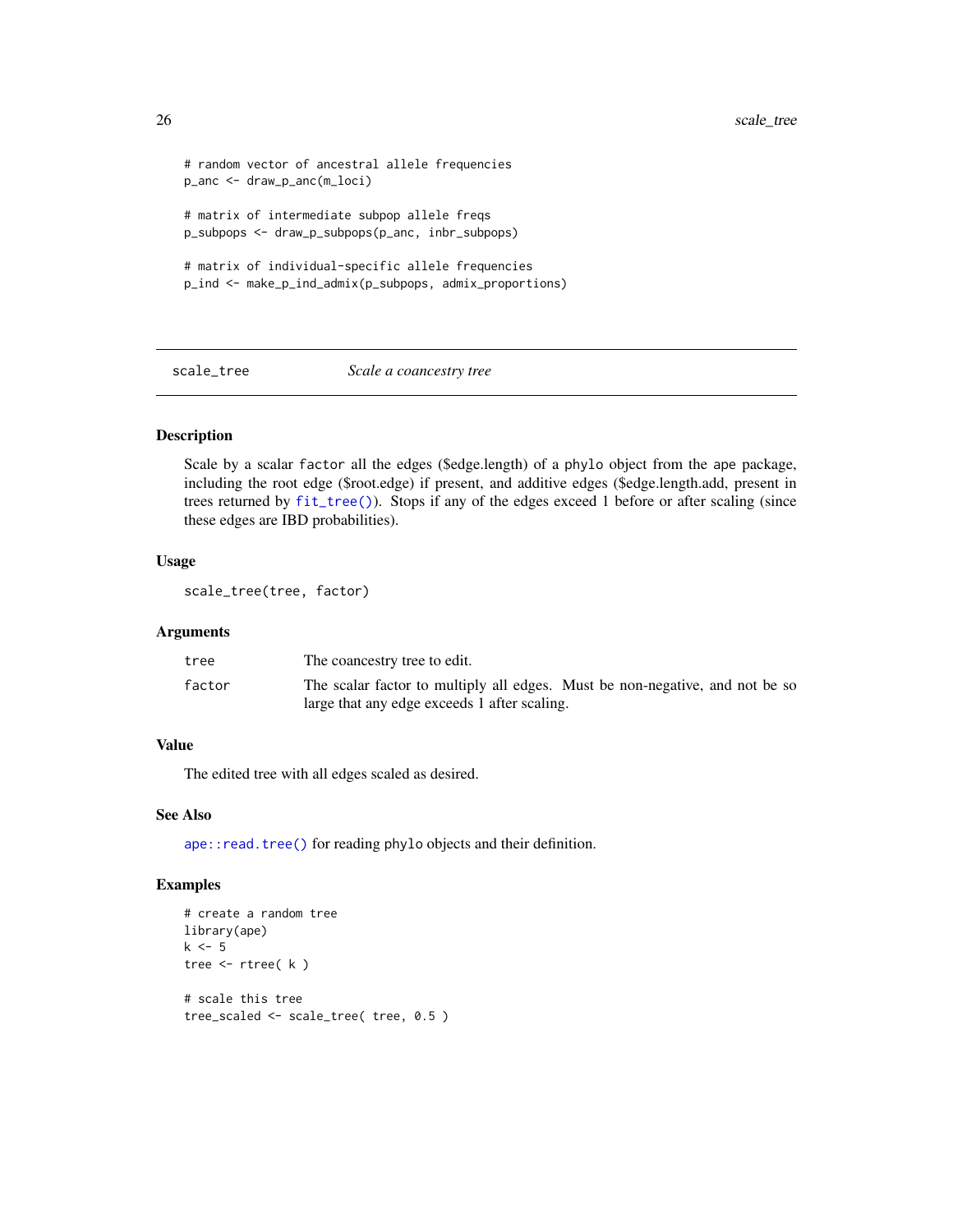#### <span id="page-26-1"></span><span id="page-26-0"></span>Description

A coancestry tree has IBD probabilities as edge values, which describe how each child and parent subpopulation in the tree is related. This means that each parameter is relative to its parent subpopulation (varies per edge), and they are not in general IBD probabilities from the root. This function computes "additive" edges that corresponds more closely with the coancestry matrix of this tree, which gives parameters relative to the root (ancestral) population (see details below). The additive edges are computed on a new element of the tree phylo object, so they do not overwrite the probabilistic edges. The reverse option assumes that the main edges of the phylo object are additive edges, then calculates the probabilistic edges and stores as the main edges and moves the original additive edges on the new element.

#### Usage

tree\_additive(tree, rev = FALSE, force = FALSE)

#### Arguments

| tree  | The coancestry tree with either probabilistic edges (if rev = FALSE) or additive                                                                                                                                                                        |
|-------|---------------------------------------------------------------------------------------------------------------------------------------------------------------------------------------------------------------------------------------------------------|
|       | edges (if rev = TRUE) as the main edges (stored in tree\$edge.length). Must                                                                                                                                                                             |
|       | be a phylo object from the ape package (see $ape::read-tree()$ ). This tree                                                                                                                                                                             |
|       | may have a valid root edge (non-NULL tree\$root.edge between 0 and 1),                                                                                                                                                                                  |
|       | which is incorporated in the output calculations. Function stops if the input data                                                                                                                                                                      |
|       | is not valid. Probabilistic edges are valid if and only if they are all between zero<br>and one. Additive edges are valid if and only if they are all non-negative and the<br>sum of edges between the root and each tip (leaf node) does not exceed 1. |
| rev   | If FALSE (default), assumes the main edges are probabilistic values, and cal-<br>culates additive values. If TRUE, assumes main edges are additive values, and<br>calculates probabilistic values.                                                      |
| force | If FALSE (default), function stops if input tree already has additive edges (if<br>tree\$edge.length.add is not NULL). If TRUE, these values are ignored and<br>overwritten.                                                                            |

#### Details

The calculation takes into account that total coancestries are non-linear combinations of the peredge coancestries. For example, if the root node is A, and subpopulation C is connected to A only through an internal node B, then its total self-coancestry coanc\_A\_C relative to A is given by coanc\_A\_B (the coancestry between A and B) and coanc\_B\_C (the coancestry between B and C) by coanc\_A\_C = coanc\_A\_B + coanc\_B\_C  $\star$  (1 -coanc\_A\_B). This transformation ensures that the total coancestry is a probability that does not exceed one even when the per-edge coancestries sum to a value greater than one. The "additive" edge for B and C is coanc\_B\_C  $\star$  (1 -coanc\_A\_B), so it is the probabilistic edge coanc\_B\_C shrunk by 1 -coanc\_A\_B, which can then just be added to the parent edge coanc\_A\_B to give the total coancestry coanc\_A\_C. This transformation is iterated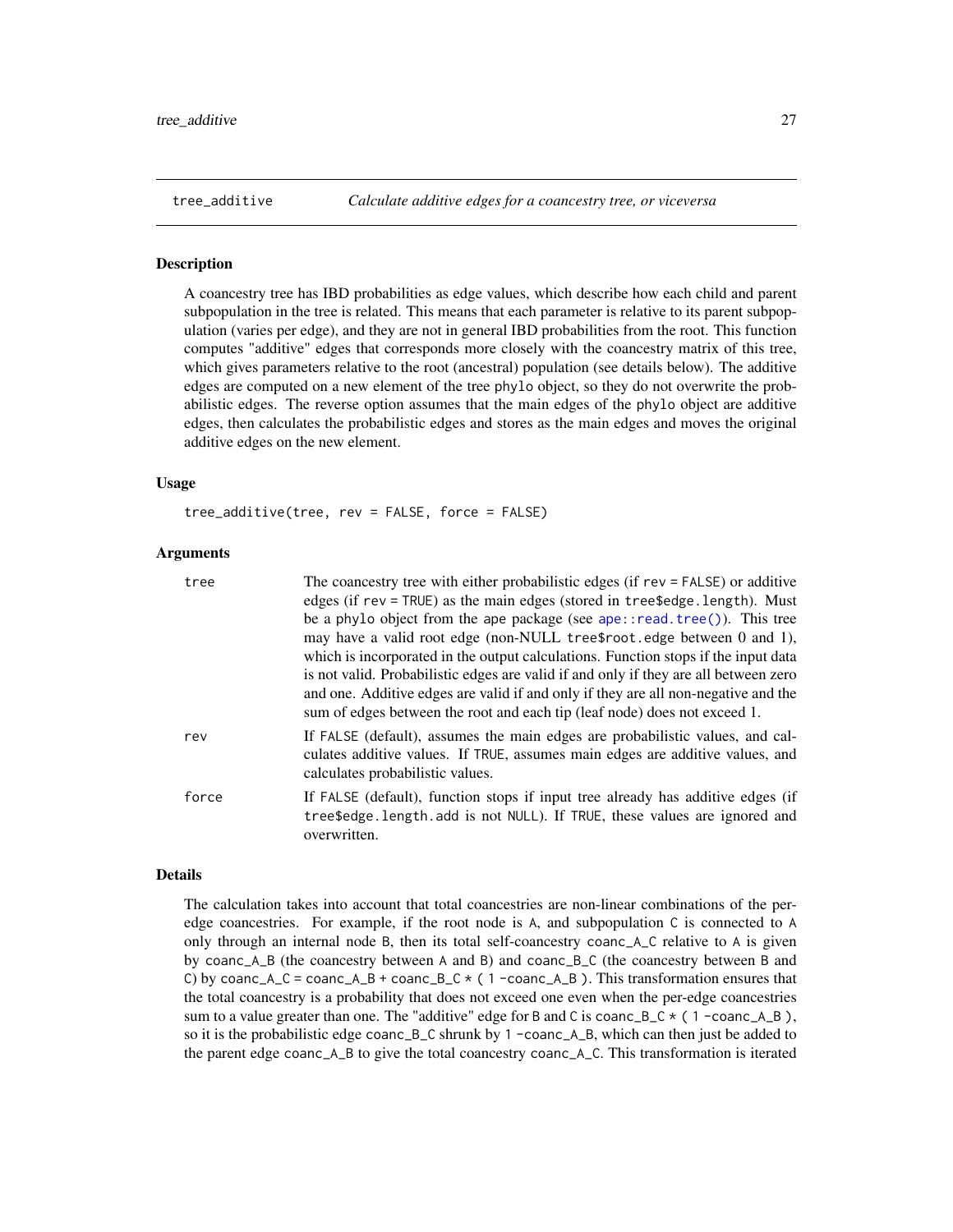<span id="page-27-0"></span>for all nodes in the tree, noting that roots B connected to the root node A have equal probabilistic and additive edges coanc\_A\_B (unless the tree has a root edge, in which case that one is used to transform as above), and the edge of a node C not directly connected to a root uses the calculated edge coanc\_A\_C as above to shrink its children's edges into the additive scale.

#### Value

The input phylo object extended so that the main edges (tree\$edge.length) are probabilistic edges, and the additive edges are stored in tree\$edge.length.add. This is so for both values of rev

# See Also

[coanc\\_tree\(\)](#page-10-1), the key application facilitated by additive edges.

```
# for simulating a tree with `rtree`
library(ape)
# SETUP: number of tip subpopulations
k \le -5# simulate a random tree
# edges are drawn from Uniform(0, 1), so these are valid probabilistic edges
tree \leq rtree(k)
# inspect edges
tree$edge.length
# RUN calculate additive edges (safe to overwrite object)
tree <- tree_additive( tree )
# inspect edges again
# probabilistic edges are still main edges:
tree$edge.length
# additive edges are here
tree$edge.length.add
# let's go backwards now, starting from the additive edges
# SETUP
# these are harder to simulate, so let's copy the previous value to the main edges
tree$edge.length <- tree$edge.length.add
# and delete the extra entry (if it's present, function stops)
tree$edge.length.add <- NULL
# inspect before
tree$edge.length
# RUN reverse version (safe to overwrite object again)
tree <- tree_additive( tree, rev = TRUE )
# inspect after
# probabilistic edges are main edges:
tree$edge.length
# additive edges (previously main edges) were moved here
```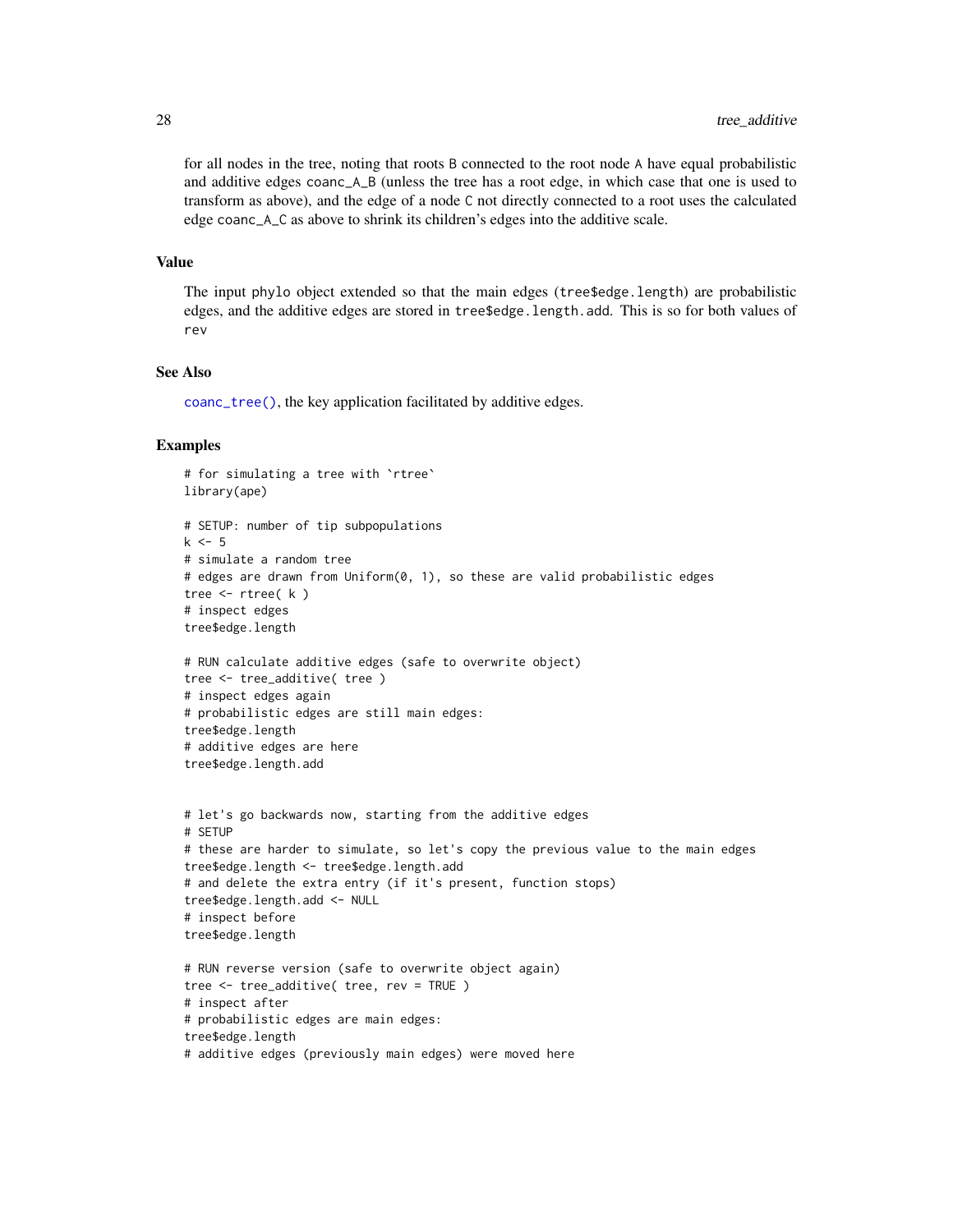<span id="page-28-0"></span>tree\$edge.length.add

<span id="page-28-1"></span>tree\_reindex\_tips *Reindex tree tips in order of appearance in edges*

#### Description

The phylo object from the ape package (see [ape::read.tree\(\)](#page-0-0)) permits mismatches between the order of tips as present in the tip labels vector (tree\$tip.label) and in the edge matrix (tree\$edge), which can cause mismatches in plots and other settings. This function reindexes edges and tips so that they agree in tip order.

### Usage

```
tree_reindex_tips(tree)
```
#### Arguments

tree A phylo object from the ape package (see [ape::read.tree\(\)](#page-0-0)). Works with standard phylo objects, and also with our extended trees (in that additive edges tree\$edge.length.add are recalculated after reordering if they were present).

#### Details

Order mismatches between tip labels vector and edge matrix can lead to disagreeing order downstream, in variables that order tips as in the labels vector (such as the coancestry matrices output by our [coanc\\_tree\(\)](#page-10-1)) and tree plots (whose order is guided by the edge matrix, particularly when the edge matrix is ordered by clade as in ape:: reorder.phylo()).

This function first reorders the edges of the input tree using  $ape$ : reorder.phylo() with default option order = 'cladewise', which will list edges and tip nodes in plotting order. Then tips are indexed so that the first tip to appear has index 1 in the edge matrix (and consequently appears first in the tip labels vector), the second has index 2, and so on. Thus, the output tree has both edges and tips reordered, to have a consistent tip order and best experience visualizing trees and their coancestry matrices.

# Value

The modified tree (phylo object) with reordered edges and tips.

#### See Also

[tree\\_reorder\(\)](#page-29-1) for reordering tree structure so that tips appear in a particular desired order.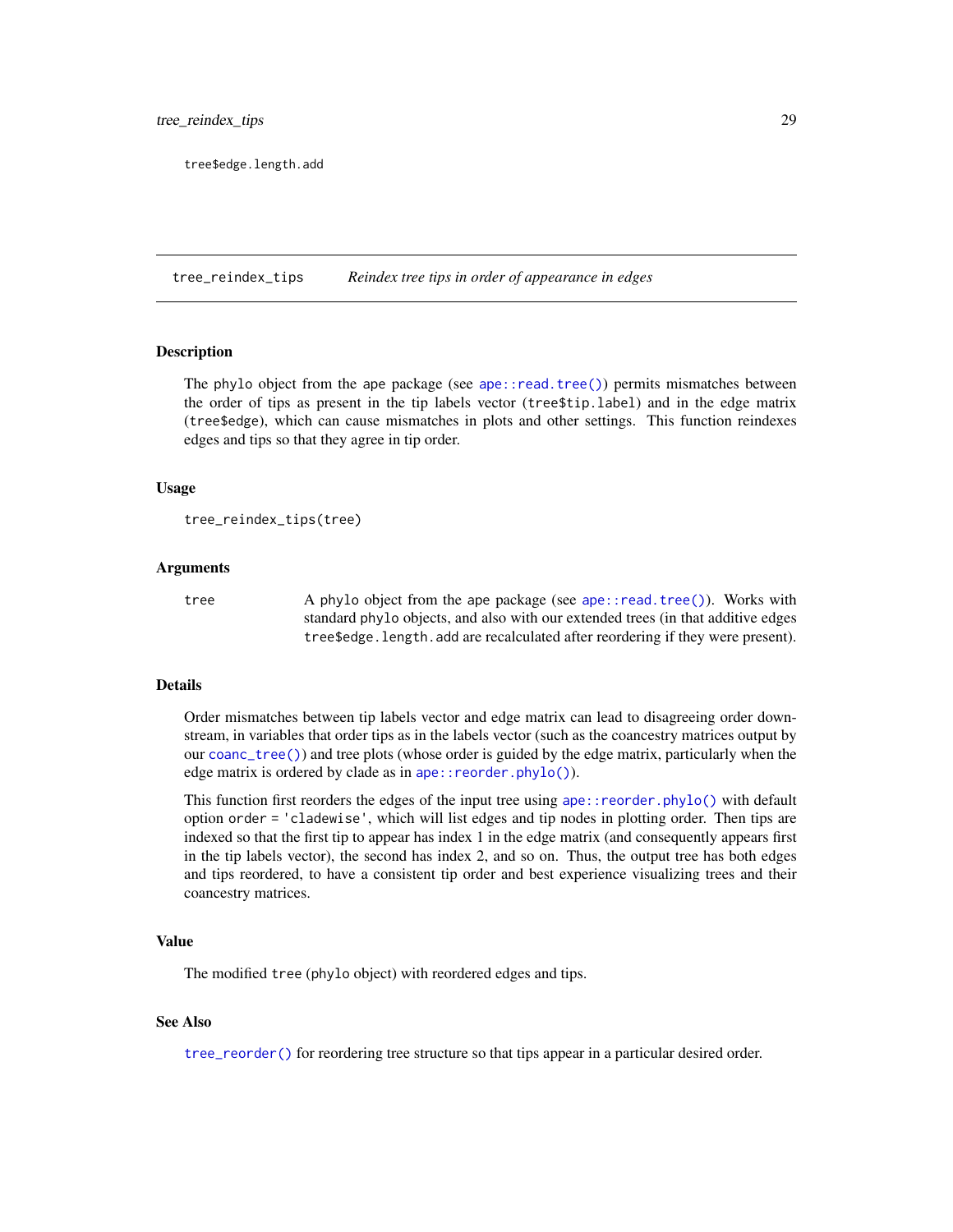# Examples

```
# create a random tree
library(ape)
k \leq -5tree <- rtree( k )
# trees constructed this way are already ordered as desired, so this function doesn't change it:
tree2 <- tree_reindex_tips( tree )
# tree2 equals tree!
# let's scramble the edges on purpose
# to create an example where reindexing is needed
tree_rand <- tree
# new order of edges
indexes <- sample( Nedge( tree_rand ) )
# reorder all edge values
tree_rand$edge <- tree_rand$edge[ indexes, ]
tree_rand$edge.length <- tree_rand$edge.length[ indexes ]
# now let's reorder edges slightly so tree is more reasonable-looking
# (otherwise plot looks tangled)
tree_rand <- reorder( tree_rand, order = 'postorder' )
# you can now see that, unless permutation got lucky,
# the order of the tip labels in the vector and on the plot disagree:
tree_rand$tip.label
plot( tree_rand )
# now reorder tips to match plotting order (as defined in the `edge` matrix)
tree_rand <- tree_reindex_tips( tree_rand )
# now tip labels vector and plot should agree in order:
# (plot was not changed)
tree_rand$tip.label
plot( tree_rand )
```
<span id="page-29-1"></span>tree\_reorder *Reorder tree tips to best match a desired order*

#### Description

This functions reorganizes the tree structure so that its tips appear in a desired order if possible, or in a reasonably close order when an exact solution is impossible. This tip order in the output tree is the same in both the tip labels vector (tree\$tip.label) and edge matrix (tree\$edge), ensured by using [tree\\_reindex\\_tips\(\)](#page-28-1) internally.

#### Usage

```
tree_reorder(tree, labels)
```
<span id="page-29-0"></span>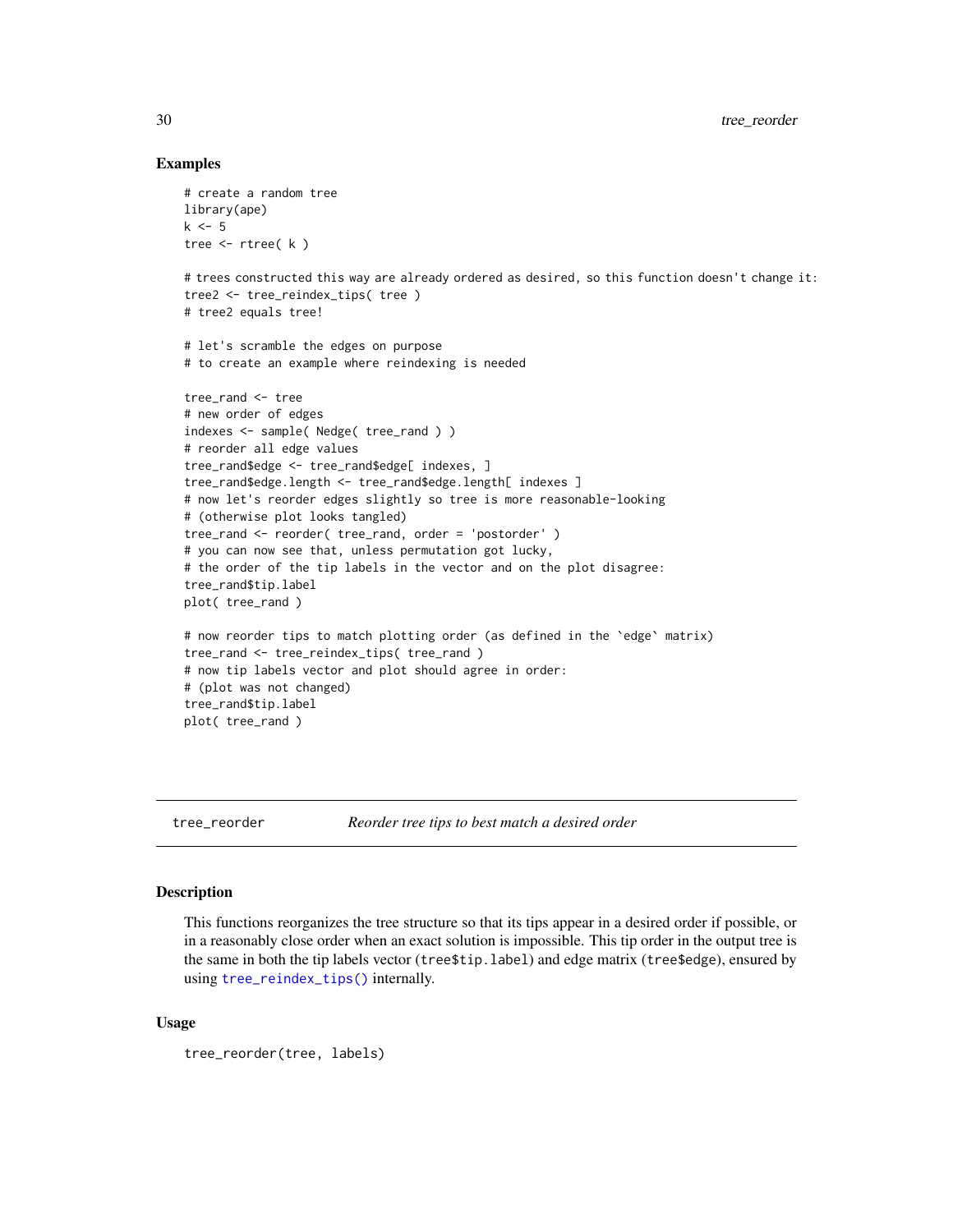# <span id="page-30-0"></span>tree\_reorder 31

#### Arguments

| tree   | A phylo object from the ape package (see ape::read.tree()). Works with<br>standard phylo objects, and also with our extended trees (in that additive edges<br>tree\$edge.length.add are recalculated after reordering if they were present). |
|--------|----------------------------------------------------------------------------------------------------------------------------------------------------------------------------------------------------------------------------------------------|
| labels | A character vector with all tip labels in the desired order. Must contain each tip<br>label in tree exactly once.                                                                                                                            |

# Details

This function has the same goal as [ape::rotateConstr\(\)](#page-0-0), which implements a different heuristic algorithm that did not perform well in our experience.

# Value

The modified tree (phylo object) with reordered edges and tips.

#### See Also

[tree\\_reindex\\_tips\(\)](#page-28-1) to reorder tips in the labels vector to match the edge matrix order, which ensures agreement in plots (assuming plot show desired order already).

```
# create a random tree
library(ape)
k \leq -5tree <- rtree( k )
# let's set the current labels as the desired order
labels <- tree$tip.label
# now let's scramble the edges on purpose
# to create an example where reordering is needed
tree_rand <- tree
# new order of edges
indexes <- sample( Nedge( tree_rand ) )
# reorder all edge values
tree_rand$edge <- tree_rand$edge[ indexes, ]
tree_rand$edge.length <- tree_rand$edge.length[ indexes ]
# now let's reorder edges slightly so tree is more reasonable-looking
# (otherwise plot looks tangled)
tree_rand <- reorder( tree_rand, order = 'postorder' )
# the order of the tip labels in the vector and on the plot disagree with each other:
tree_rand$tip.label
plot( tree_rand )
# now reorder tree object so tips are in the desired order:
tree_rand <- tree_reorder( tree_rand, labels )
# now tip labels vector and plot should agree in order:
# (the original tree was recovered!)
tree_rand$tip.label
```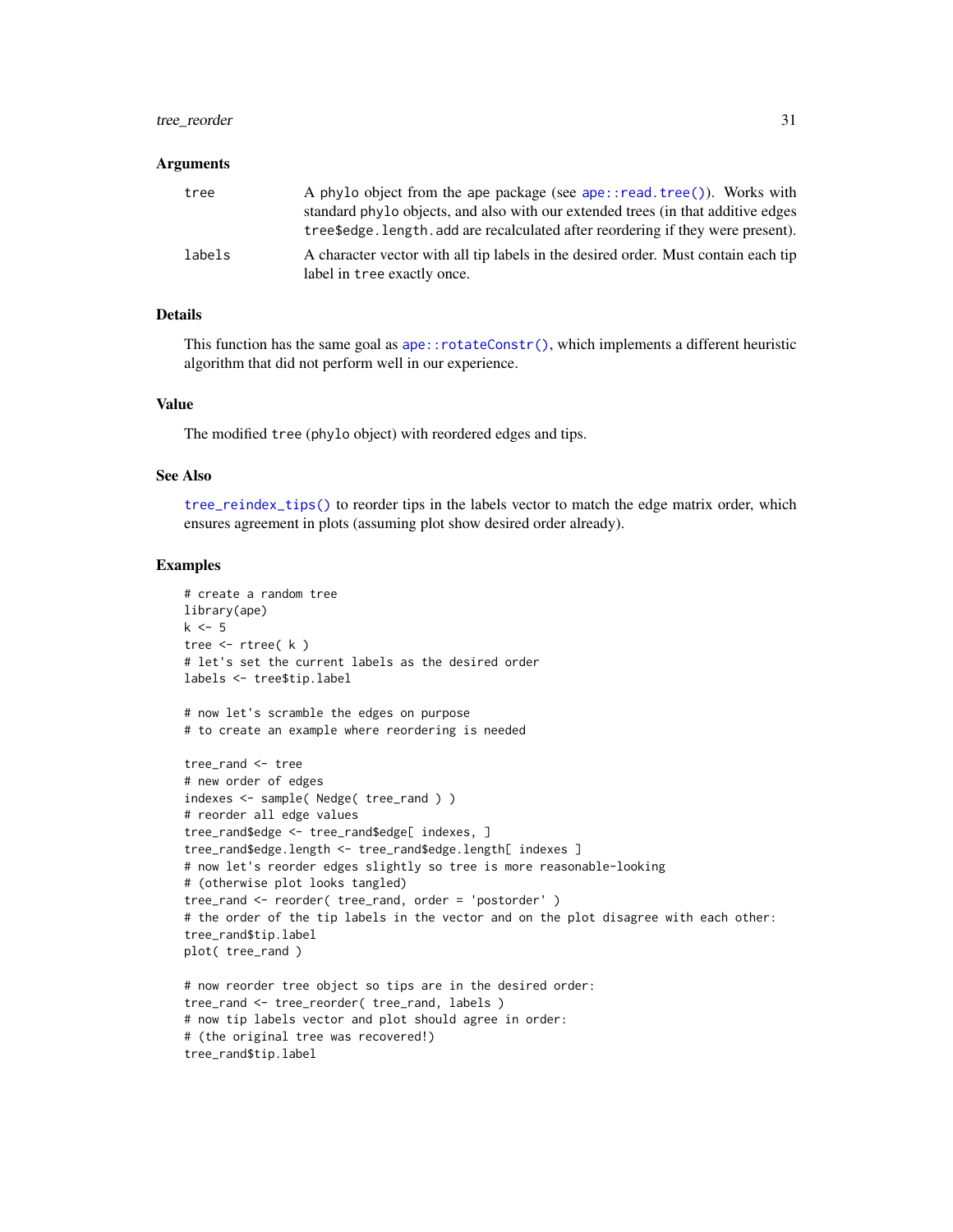```
plot( tree_rand )
# order the tree in a different way than the original order
labels \leq paste0( 't', 1 : k )
# in this case, it's often impossible to get a perfect output order
# (because the tree structure constrains the possible plot orders),
# but this function tries its best to get close to the desired order
tree2 <- tree_reorder( tree, labels )
plot(tree2)
```
undiff\_af *Undifferentiate an allele distribution*

# Description

This function takes a vector of allele frequencies and a mean kinship value, and returns a new distribution of allele frequencies that is consistent with reversing differentiation with the given kinship, in the sense that the new distribution is more concentrated around the middle (0.5) than the input/original by an amount predicted from theory. The new distribution is created by weighing the input distribution with a random mixing distribution with a lower variance. An automatic method is provided that always selects a Beta distribution with just the right concentration to work for the given data and kinship. Explicit methods are also provided for more control, but are more likely to result in errors when mixing variances are not small enough (see details below).

#### Usage

```
undiff_af(
 p,
 kinship_mean,
  distr = c("auto", "uniform", "beta", "point"),
  alpha = 1,
  eps = 10 *. Machine$double.eps
)
```
#### Arguments

| p            | A vector of observed allele frequencies.                                                                                                |
|--------------|-----------------------------------------------------------------------------------------------------------------------------------------|
| kinship_mean | The mean kinship value of the differentiation to reverse.                                                                               |
| distr        | Name of the mixing distribution to use.                                                                                                 |
|              | • "auto" picks a symmetric Beta distribution with parameters that ensure a<br>small enough variance to succeed.                         |
|              | • "beta" is a symmetric Beta distribution with parameter alpha as provided<br>below.                                                    |
|              | • "uniform" is a uniform distribution (same as "beta" with $alpha = 1$ ).                                                               |
|              | • "point" is a distribution fully concentrated/fixed at 0.5 (same as the limit of<br>"beta" with alpha = Inf, which has zero variance). |

<span id="page-31-0"></span>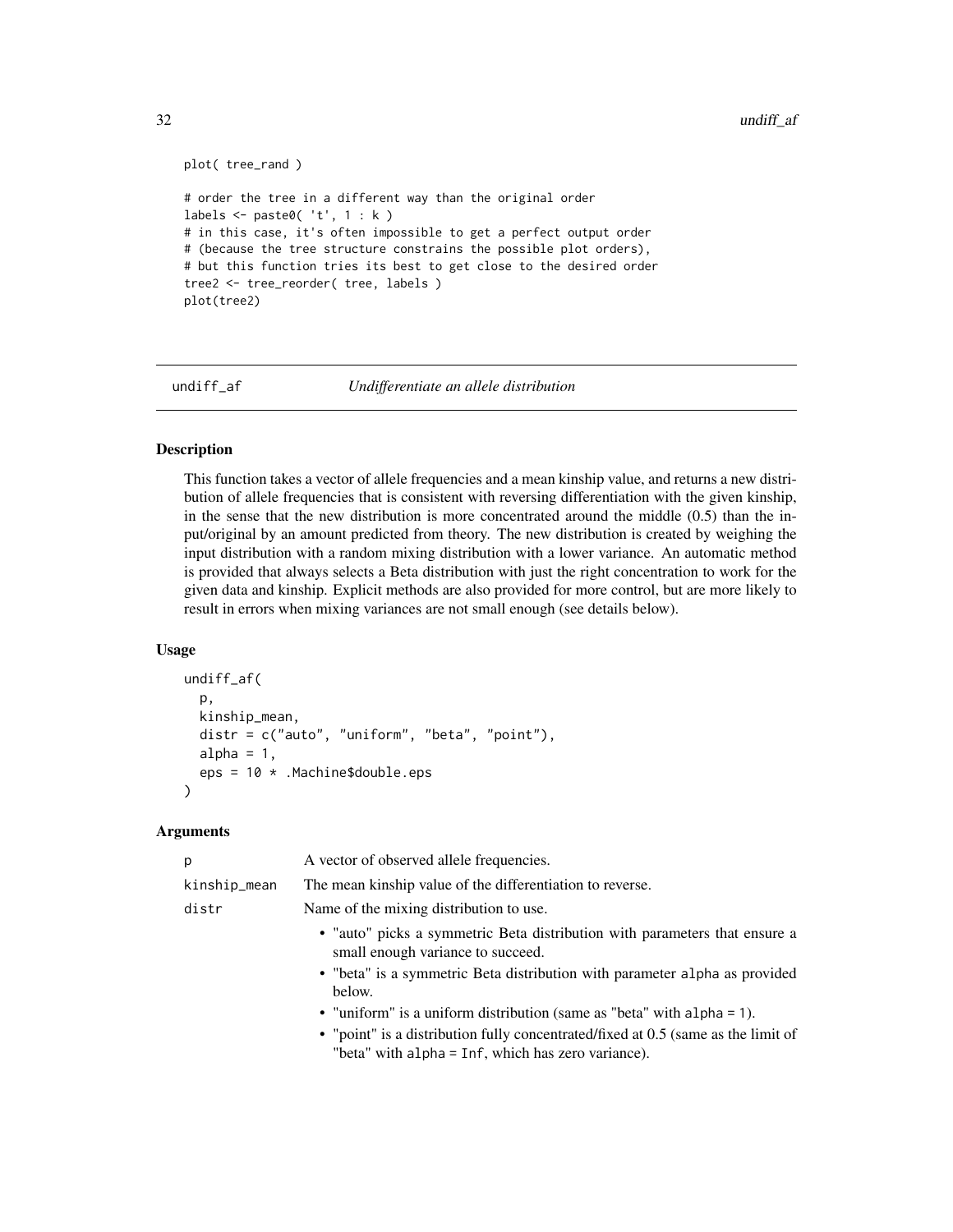| alpha | Shape parameter for $distr = "beta",$ ignored otherwise.                                                                                                         |
|-------|------------------------------------------------------------------------------------------------------------------------------------------------------------------|
| eps   | If distr = "auto", this small value is added to the calculated alpha to avoid<br>roundoff errors and ensuring that the mixing variance is smaller than the maxi- |
|       | mum allowed.                                                                                                                                                     |

#### Details

Model: Suppose we started from an allele frequency  $p\omega$  with expectation 0.5 and variance V0. Differentiation creates a new (sample) allele frequency p1 without changing its mean ( $E(p1|p0)$  =  $p(\theta)$  and with a conditional variance given by the mean kinship phi: Var(p1|p0) =  $p(\theta)(1-p(\theta))$  \*phi. The total variance of the new distribution (calculated using the law of total variance) equals  $V1 =$ Var(p1) = phi/4 + (1-phi) $\star$ V0. (Also E(p1) = 0.5). So the new variance is greater for phi $>0$ (note  $\sqrt{0}$  <= 1/4 for any distribution bounded in (0,1)). Thus, given  $\sqrt{1}$  and phi, the goal is to construct a new distribution with the original, lower variance of  $V0 = (V1-\phi h i)/((1-\phi h i)$ . An error is thrown if V1 < phi/4 in input data, which is inconsistent with this assumed model.

Construction of "undifferentiated" allele frequencies:  $p\_out = w * p\_in + (1-w) * p\_mix$ , where  $p\_in$ is the input with sample variance  $V_{\perp}$  in (V1 in above model) and  $p_{\perp}$  mix is a random draw from the mixing distribution distr with expectation 0.5 and known variance  $V_{\text{mix}}$ . The output variance is V\_out =  $w^2$ \*V\_in + (1-w)^2\*V\_mix, which we set to the desired V\_out = (V\_in-phi/4)/(1-phi) (V0 in above model) and solve for w (the largest of the two quadratic roots is used). An error is thrown if  $V_m$  is  $V_$ out (the output variance must be larger than the mixing variance). This error is avoided by manually adjusting choice of distr and alpha (for distr = "beta"), or preferably with distr = "auto" (default), which selects a Beta distribution with alpha =  $(1/(4*v_0ut)-1)/2$ + eps that is guaranteed to work for any valid V\_out (assuming V\_in < phi/4).

#### Value

A list with the new distribution and several other informative statistics, which are named elements:

- p: A new vector of allele frequencies with the same length as input p, with the desired variance (see details) obtained by weighing the input p with new random data from distribution distr.
- w: The weight used for the input data (1-w for the mixing distribution).
- kinship\_mean\_max: The maximum mean kinship possible for undifferentiating this data (equals four times the input variance (see details), which results in zero output variance).
- V\_in: sample variance of input p, assuming its expectation is 0.5.
- V\_out: target variance of output p.
- V\_mix: variance of mixing distribution.
- alpha: the value of alpha used for symmetric Beta mixing distribution, informative if distr = "auto".

```
# create random uniform data for these many loci
m < - 100p <- runif( m )
# differentiate the distribution using Balding-Nichols model
F < -0.1
```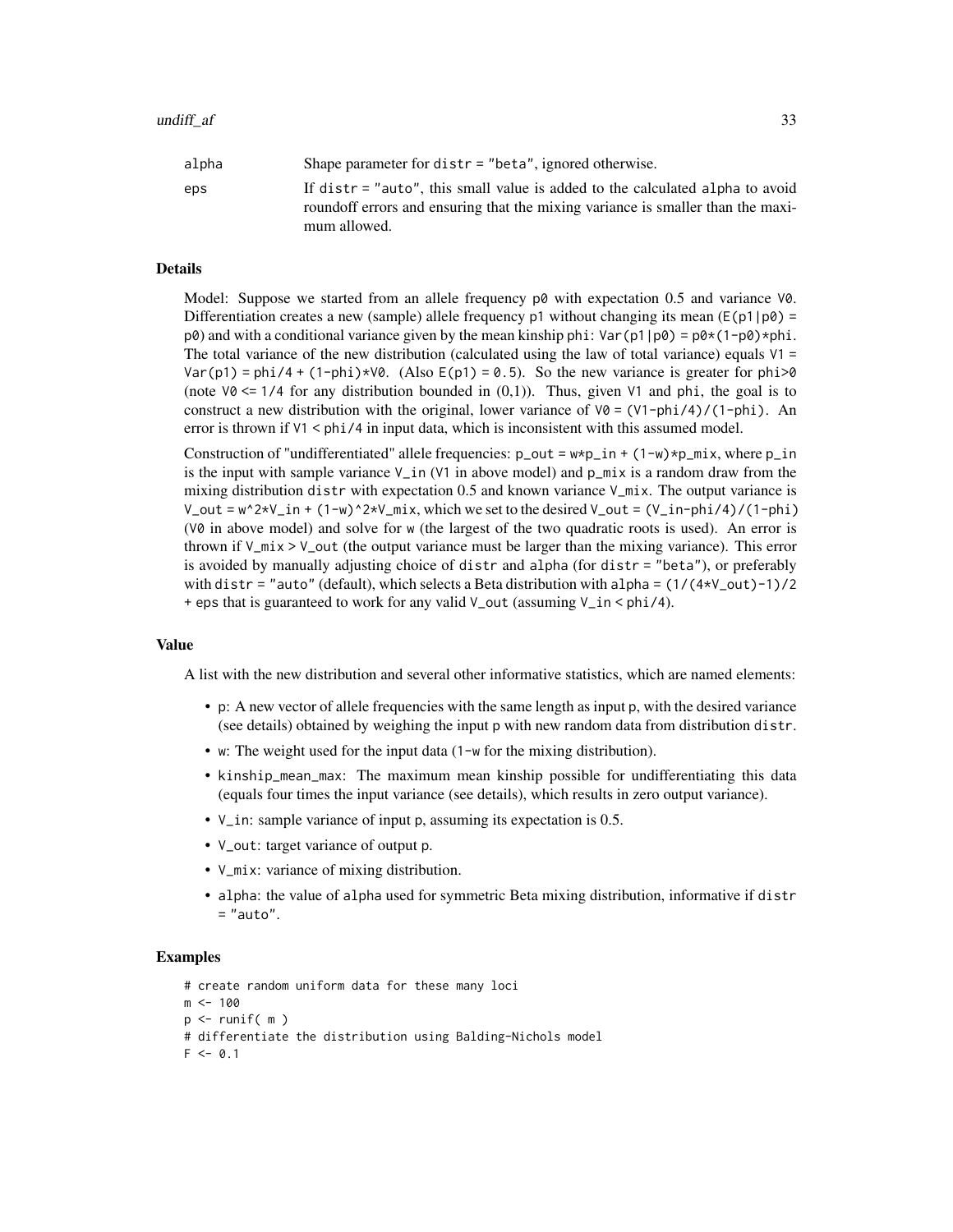```
nu <- 1 / F - 1
p2 \le - rbeta( m, p * nu, (1 - p) * nu)
# now undifferentiate with this function
# NOTE in this particular case `F` is also the mean kinship
# default "automatic" distribution recommended
# (avoids possible errors for specific distributions)
p3 <- undiff_af( p2, F )$p
# note p3 does not equal p exactly (original is unrecoverable)
# but variances (assuming expectation is 0.5 for all) should be close to each other,
# and both be lower than p2's variance:
V1 <- mean( ( p - 0.5 )^2 )
V2 \le - mean( ( p2 - 0.5 )^2 )
V3 <- mean( ( p3 - 0.5 )^2 )
# so p3 is stochastically consistent with p as far as the variance is concerned
```